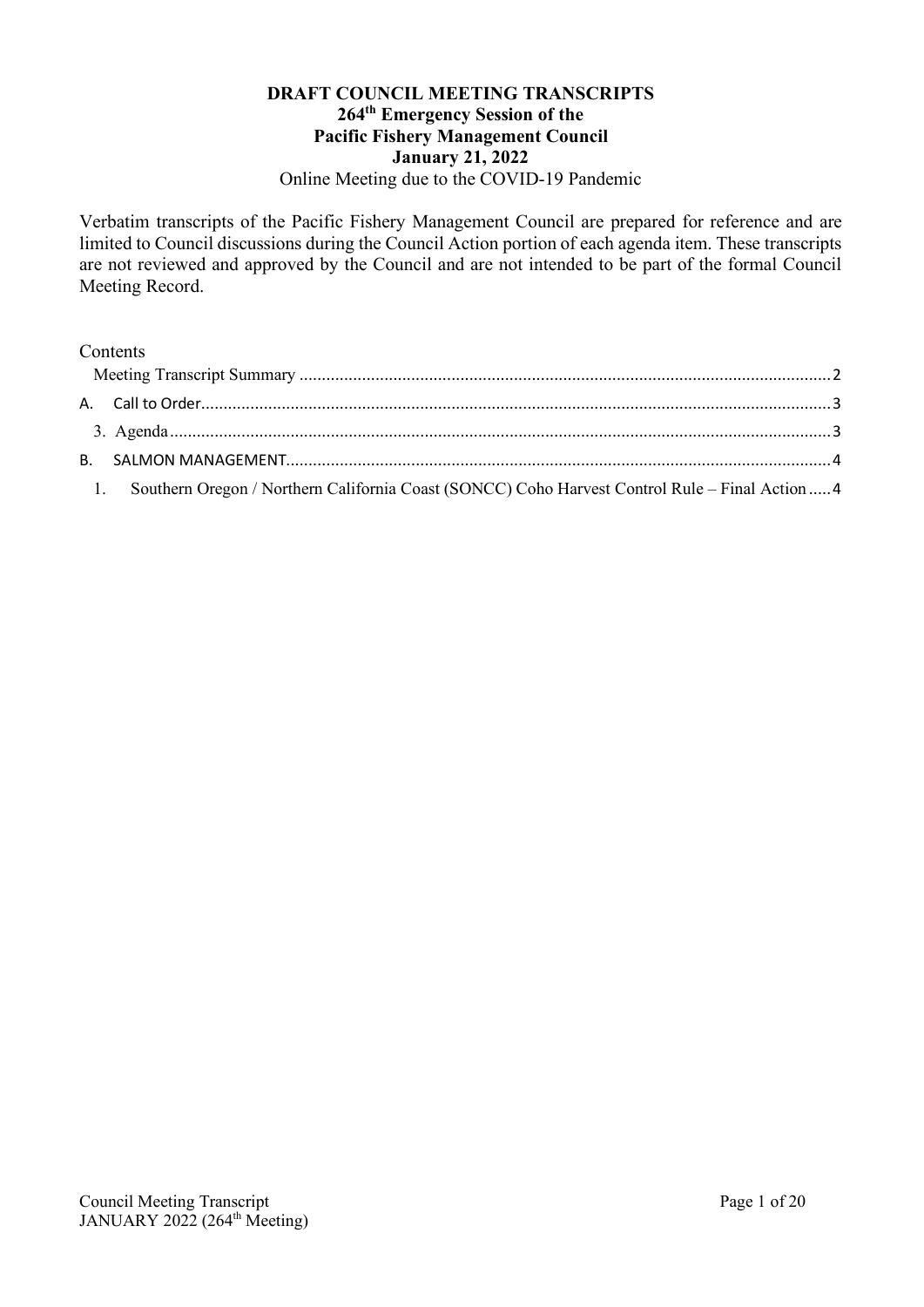## <span id="page-1-0"></span>Meeting Transcript Summary

Verbatim transcripts of Council Actions are available on the Council website. The transcripts may be accessed at [https://www.pcouncil.org/council-meetings/previous-meetings/.](https://www.pcouncil.org/council-meetings/previous-meetings/)

To listen to the meeting, recordings can be accessed through YouTube at [https://www.youtube.com/watch?v=GOgfpLNkC6A.](https://www.youtube.com/watch?v=GOgfpLNkC6A)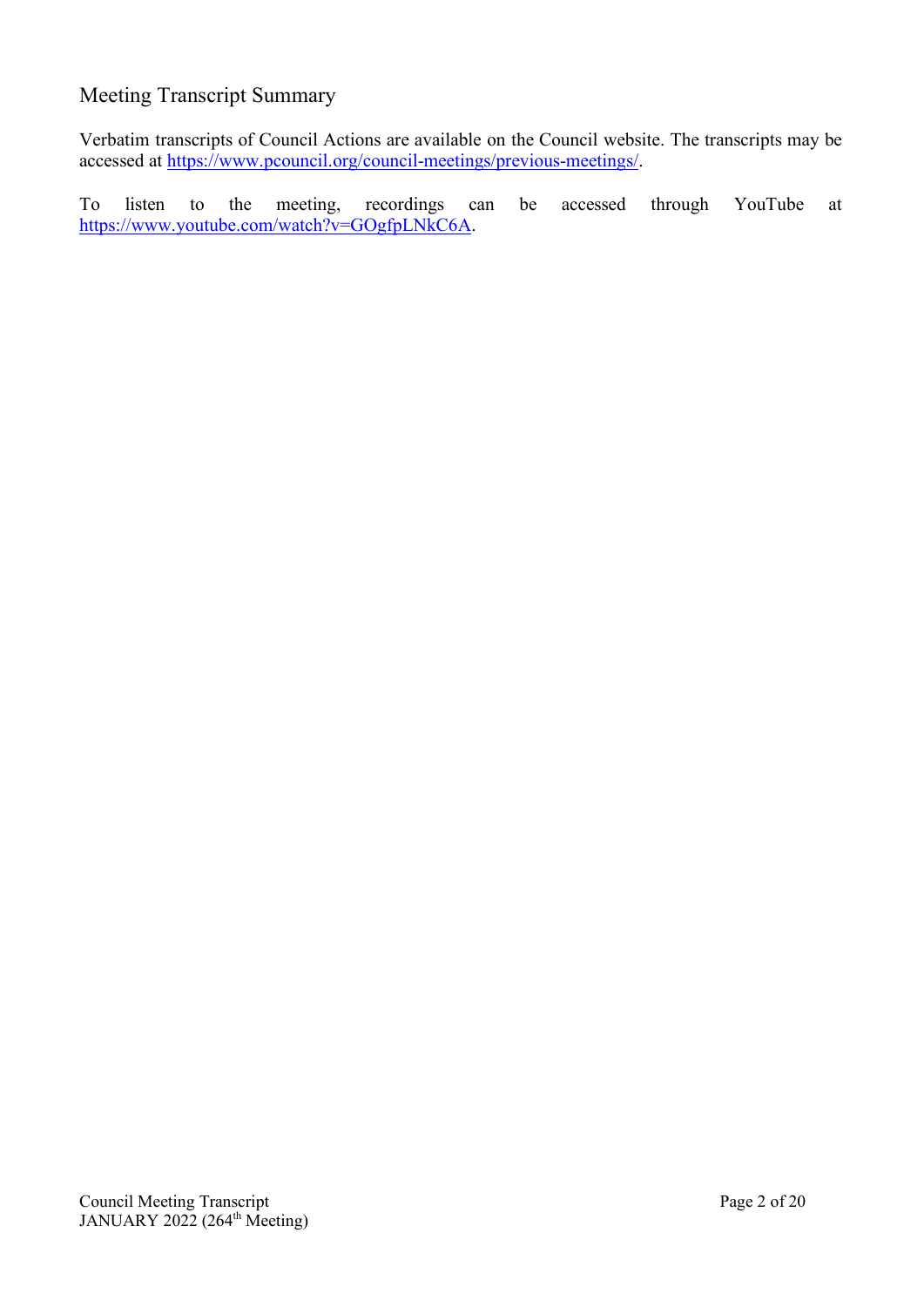# <span id="page-2-0"></span>**A. Call to Order**

# <span id="page-2-1"></span>3. Agenda

**Marc Gorelnik** [00:00:00] We have an agenda before us. I will see if there are any proposed additions to the agenda or a motion to approve the agenda and I'll look for a hand for either? Pete Hassemer, please.

**Pete Hassemer** [00:00:22] Thank you Mr. Chair. I move that we approve the agenda as printed in Agenda Item A.3, the agenda for this meeting. Thank you.

**Marc Gorelnik** [00:00:38] Thank you very much. Is there a second to this motion? Seconded by Bob Dooley. Do you wish to speak to this motion at all Pete?

**Pete Hassemer** [00:00:47] No.

**Marc Gorelnik** [00:00:47] Is there any discussion on the motion or any amendments? Not seeing any hands I'll call the question. All those in favor say 'aye'.

**Council** [00:00:58] Aye.

**Marc Gorelnik** [00:00:58] Opposed, no? Abstentions? The motion passes unanimously. So, we now have an agenda. Thank you.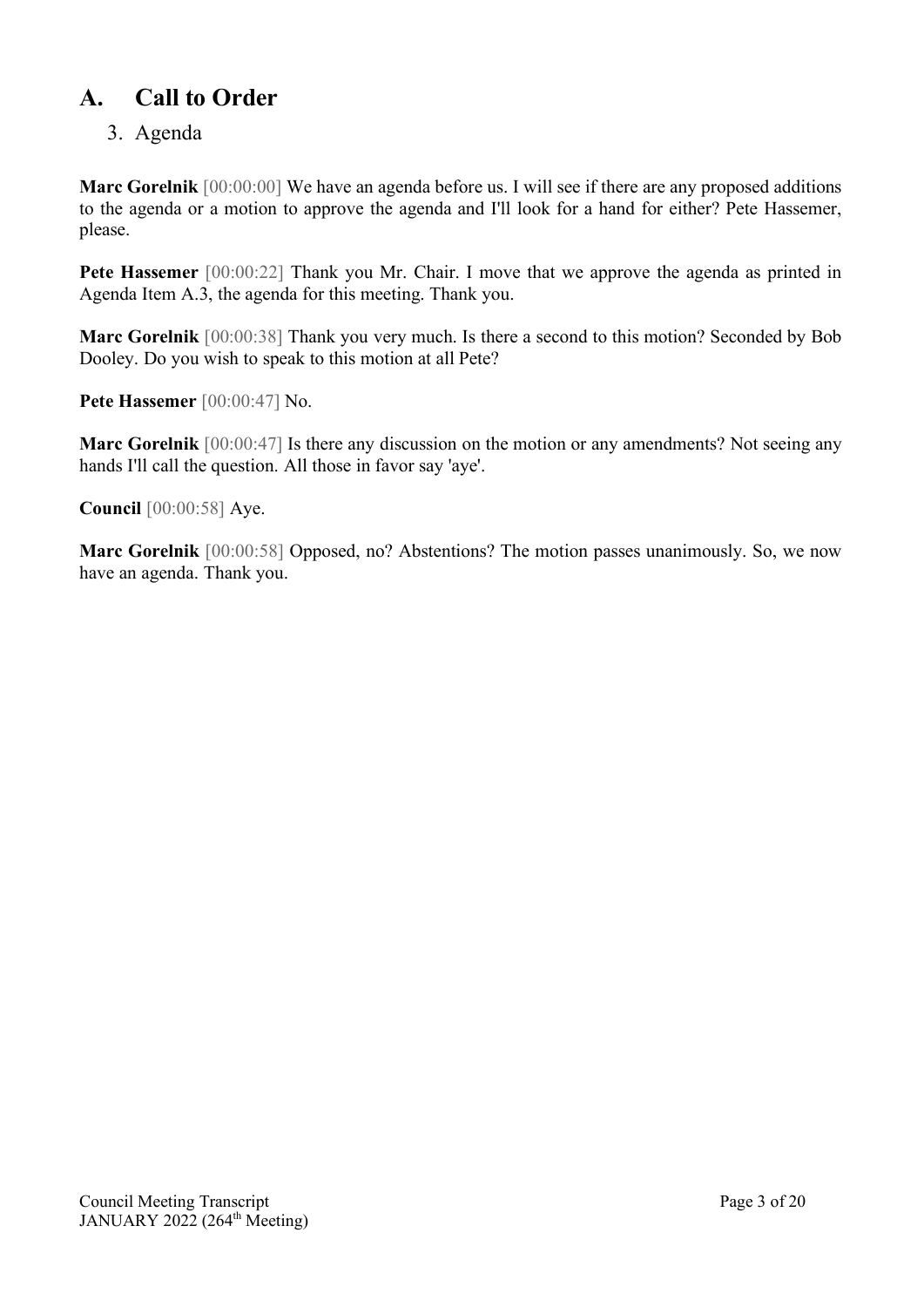# <span id="page-3-0"></span>**B. SALMON MANAGEMENT**

<span id="page-3-1"></span>1. Southern Oregon / Northern California Coast (SONCC) Coho Harvest Control Rule – Final Action

**Brad Pettinger** [00:00:00] So that would take us to Council action. On the screen before you is what we have before us and so entertain some discussion. Chair Gorelnik. Marc.

**Marc Gorelnik** [00:00:20] Yeah, now that we're in council discussion. So, I know that there's going to be some motions coming forward on, you know, on this agenda item. I just wanted to emphasize for the Council that chinook fisheries in California can and could be restricted by the outputs of the coho FRAM model that does not take into account, apparently, I don't know all the details, but this is something that I would like to ensure that it gets looked at thoroughly. One does not take into account fully the lack of a coho fishery in California because all the base data is back from when there was a coho fishery here, which as the report indicates, has been decades in the past. Secondly, my understanding from speaking to folks who know about the coho FRAM is that impacts on any particular coho stock are influenced by two factors; one obviously effort, but the other is the proportion of that stock amongst the other coho stocks. And so speaking specifically to SONCC coho, when there are a lot of other coho around, that tends to drive impact rates down, which is intuitive and makes sense. The problem is that it doesn't look at, well and I assume the premise to that is your likelihood of intercepting one of that stock is reduced as it forms a smaller proportion of the overall mixed stock fishery. The problem is it doesn't take into account the existence of chinook, which are also present in this mixed stock fishery and in California, where we do not target or retain coho, we will see SONCC coho impacts increase counterintuitively when there are more chinook, and that, you know, maybe that's justifiable, but it is counterintuitive and it's something that I would like to see the STT and the Model Evaluation Workshop look into that. So basically, two points; one, are we fully taking into account the lack of a cohesive fishery, the lack of targeting in ocean fisheries, and two, are we fully taking into account the proportion of the SONCC coho stock in this larger mixed stock fishery which should, in my view anyway, include all salmonids that may be encountered. So, I just throw that out there for discussion now or just lay a marker down for later when it comes time perhaps for a motion.

**Brad Pettinger** [00:03:36] Thank you Marc. So, I saw a hand up there for a second, Chris's, but it's down now, so Ryan Wulff. Ryan.

**Ryan Wulff** [00:03:48] Yeah, thanks Mr. Vice Chair. I just kind of wonder how on a process perspective how do you want to handle this? I appreciate the points just raised by Chair Gorelnik. I do think some discussion or any potential actions or directions to the STT is something worthy of discussion here, but we also have a number of other actions and you've got listed here and I do have some comments on a number of the reports that have been presented and in particular on what a new harvest control rule might look like, but of course I'm wondering if it's more relevant to try and address the first bullet here as currently we have an existing action and therefore I'm not sure if you want to address that issue first before we start discussing what a potential alternate action might be.

**Brad Pettinger** [00:04:41] Ryan, I think that Chris has his hand up below you there and I think that he may take care of that. Chris?

**Chris Kern** [00:04:49] Well, I guess I would ask if there's more to, you know, before I go down that road, if there's some discussion relative to Mr. Wulff's point necessary before some action is tabled?

**Brad Pettinger** [00:05:04] I mean it's... I just open the floor for people to get their thoughts out now and then before we go through it but I personally will do what the Council wants to go to. I see Marci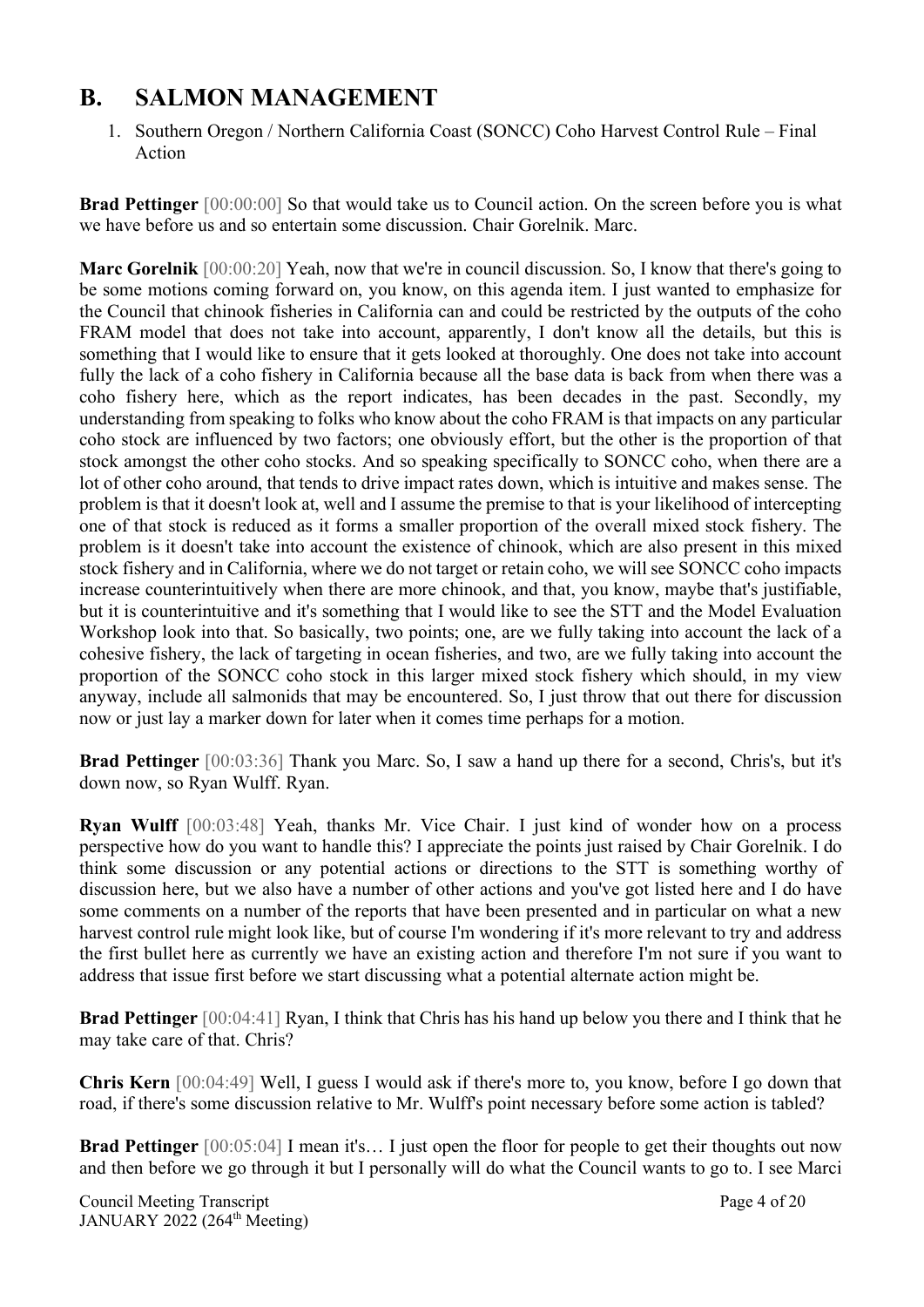has here, had her hand up below you but now Marc does, so I would say that before you move forward here, Marc, do you have something to add?

**Marc Gorelnik** [00:05:26] Yeah, I was just going to say I think that what Ryan was alluding to is that before we can have a meaningful discussion on new, on a new harvest control rule we need to clear the decks of the old harvest control rule that was adopted in November. I think that's what Mr. Wulff was referring to...

**Brad Pettinger** [00:05:47] Gotcha...

**Marc Gorelnik** [00:05:47] So I think that it probably is appropriate if someone wants to offer a motion in that regard.

**Brad Pettinger** [00:05:53] Okay which I, it looks like Chris is potentially was going to do, so Chris.

**Chris Kern** [00:05:58] Yeah, thanks Mr. Vice Chair. And if the discussion on that particular aspect is sufficient for now, I would offer a motion.

**Brad Pettinger** [00:06:11] Okay.

**Chris Kern** [00:06:11] And I have not sent it in writing but I believe it's simple enough that, I apologize for that Sandra and Kris, but I move to rescind the action adopted by the Council under Agenda F.3 at its November 2021 meeting.

**Brad Pettinger** [00:06:35] I'm assuming.....ah, there we go. Okay Chris, does the language on the screen accurately reflect your motion?

**Chris Kern** [00:06:46] It does, with the exception I think we should specify under Agenda Item F.3.

**Brad Pettinger** [00:06:51] Okay, there we go.

**Chris Kern** [00:06:57] That accurately reflects my motion.

**Brad Pettinger** [00:07:00] Okay, and I see Virgil Moore's hand came up below Marc's, so I assume that's the second, I believe. Okay. Okay Chris, you want to speak to your motion?

**Chris Kern** [00:07:16] Very briefly, I think we've talked about this a fair bit. The reason for rescinding it so that we can clear the decks and begin discussion on an alternative. I'm not going to belabor that so no, I don't have a lot to say. Thanks.....on that.

**Brad Pettinger** [00:07:30] Very good. Thank you Chris. Further discussion? Okay I'll call for the question. All those in favor signify by saying 'aye'.

**Council** [00:07:47] Aye.

**Brad Pettinger** [00:07:47] Opposed? Abstentions? Okay the motion passes unanimously. And with that the decks are cleared and so I'll entertain discussion. Joe Oatman. Joe.

**Joe Oatman** [00:08:02] Yeah, thank you Mr. Vice Chair. Now that the deck has been cleared, I did want to inform the Council that I do have a tribal motion. I know previous to clearing the decks there was a comment regarding, you know, consideration of what a potential new harvest control rule might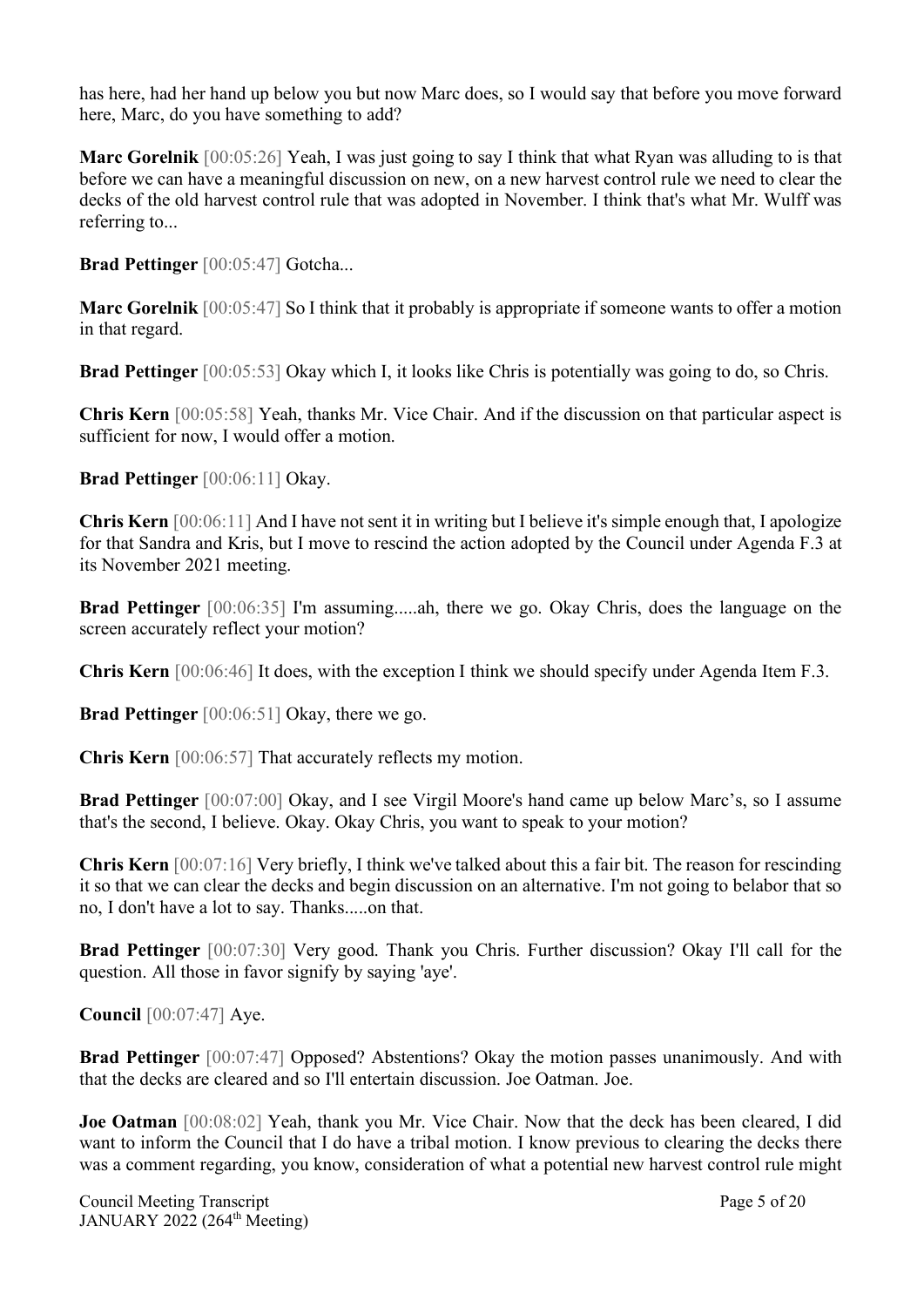be and I'll have something to offer in that regard.

**Brad Pettinger** [00:08:37] Okay, thank you Joe. Well, I guess the floor is open, so I guess if you want to go straight to that we can, sure. I see a second.....my balance is a little off here. Phil, I've seen your hand come up there a couple of times.

**Phil Anderson** [00:08:55] Yeah, well I'm just, I know prior to Mr. Oatman's comments about having a motion to put before the Council, Mr. Wulff indicated that he had some comments to make, and I thought his intent was to make those prior to a motion being tabled for consideration so I just pointed out that.

**Brad Pettinger** [00:09:29] Good point. Okay, fair enough then. My apologies. With that, Ryan?

**Ryan Wulff** [00:09:35] Yeah, thank you Mr. Vice Chair and thanks Phil. I didn't get my hand back up fast enough. I did want to offer some remarks to facilitate discussion hopefully before we got to motions here, so I appreciate the opportunity to do so. So, appreciate the discussion that we've had this morning and all the various reports. I don't think it will be any surprise NMFS's view on this subject, but I wanted to offer a number of things. I mean, we have over several Council meetings highlighted this ESU's poor stock status, its declining abundance, its poor outlook in the foreseeable future, and SONCC coho salmon stocks are generally in poorer status relative to other coastal coho populations. Monitoring is limited on the majority of the ESU, which results in limited and highly uncertain data on which to assess risk to survival and recovery. The limited data and the greater uncertainty indicate a precautionary approach for the management of SONCC coho is warranted. Although the data are limited, the working group assessment we believe represents the best available science at this time to guide us in assessing risk while minimizing adverse impacts on the fisheries and exercise of tribal fishing, and that's our collective foundational approach. NMFS disagrees that the working group risk assessment provides an excessively poor assumption of productivity. Three of the four combinations of models and fitting procedures that the working group assess for the Trinity River in its assessment resulted in an estimate of productivity of less than one. Only one of the four had the productivity of one. Couple that with the data suggesting that production is below replacement in all but one year, it does not support use of the Bayesian Beverton-Holt estimate of productivity. And my understanding is that's why the working group chose the model it did. So, I'm looking at the science represented in the Working Group report, considering the risk to the various populations in the ESU given their status, roles, and recovery and the standards used in the ESA fishery consultations for similar coho ESU's. NMFS's view is that the Council action here should not appreciably increase the risk to that ESU. And as we stated before, based on those considerations, we feel the Working Group risk assessment indicates that harvest control rules above 15 percent total exploitation rate would pose increased risk to the populations assessed in the report. Furthermore, a total exploitation rate of 15 percent is consistent with ESA risk tolerance for other complex ESU's like Lower Columbia River coho, where we have accepted a similar level of increase in risk from no fishing, and therefore if you're applying similar standards here would be justified. It also represents the status quo average exploitation rate on the Trinity population, which has the highest harvest rates, so in other words it doesn't increase the rate to the stock. Where we have difficulty is justifying increased risk to the ESU given this poor status and limited data availability. And 17 percent represents a 20 percent increase in extinction risk compared with zero percent fishing compared with a 15 percent total exploitation rate, that is 17 compared to 15, it represents a further reduction in escapement for a population that already has one of the lowest productivities in the ESU and for which total escapement in recent years has averaged around a few hundred I believe in the working group data, thereby increasing demographic risks. We've also heard points regarding environmental outlook and the uncertainty there. In addition, when we are doing Endangered Species Act consultations, which is what we will have to judge any action here today as being consistent with. When we evaluate proposed actions, we have to give the benefit of the doubt to listed species. That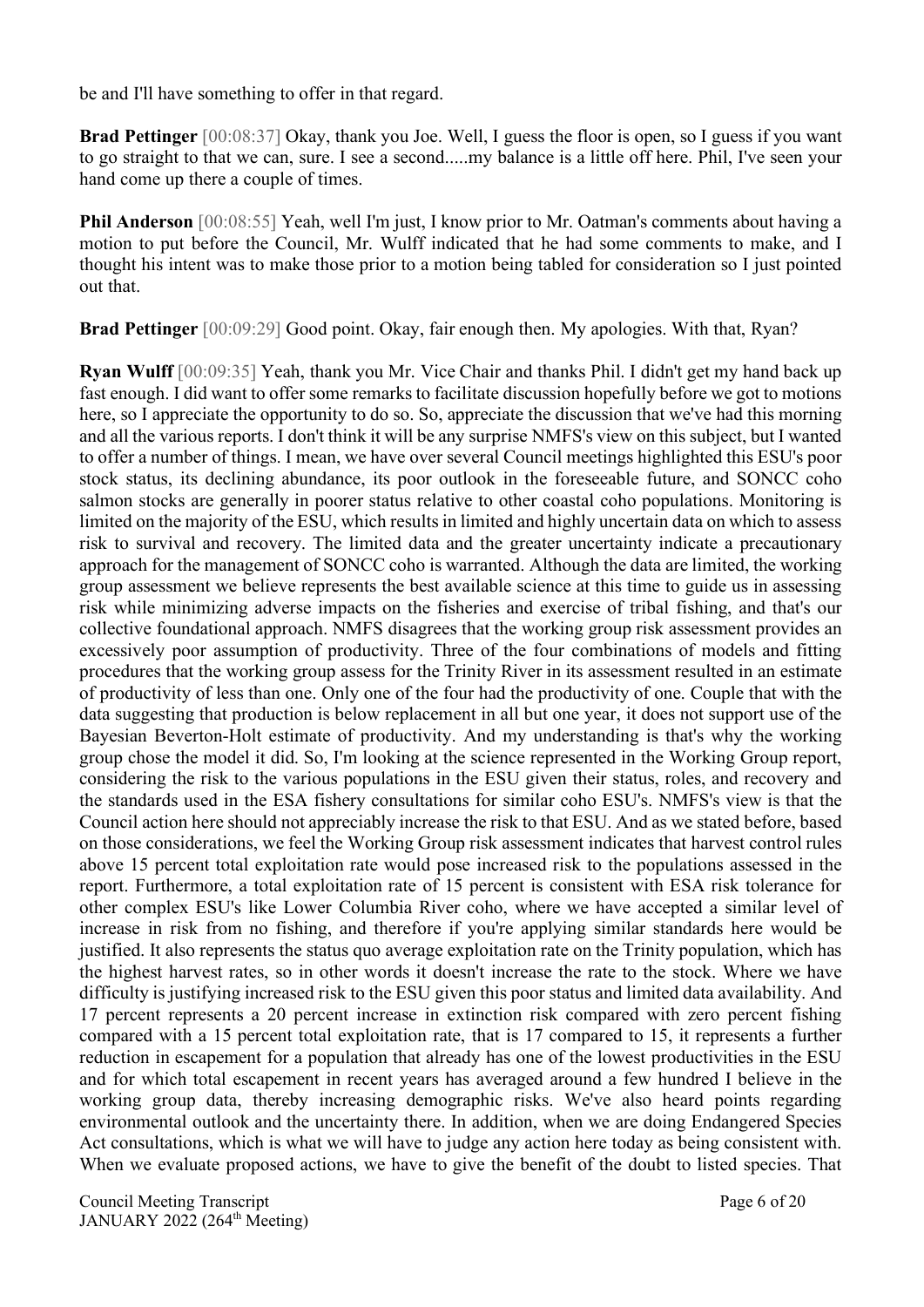includes making any assumptions where there is uncertainty. California Department of Fish and Wildlife commented that the critical threshold would not be crossed until exploitation rates get above 17 percent, however, in our view the critical threshold is not a level we want to cross. Escapements declined again by about 100 fish between 15 and 17 percent, moving closer to that limit, and escapements over the last five years averaged less than the critical threshold, so that's another challenge to looking at further increasing the chances of lower escapements. The Joint State and Tribal report provided an overview of the substantive actions occurring in the Trinity Basin and as they noted there's a lot of good actions that are being taken by the states, by the tribes, even by federal agencies in the Trinity and Klamath Basins, but we do not know to what extent they will be effective in increasing productivity, and that's the issue here. Ecological systems are complicated, however, and what we think should happen doesn't always pan out, so we need some level of certainty in implementation and we need to show that projects are working or the technical analysis supports the probability of a positive change. We can't just say we think that it will be the case. And I recognize many of the actions in the report we received today are already in place and others may not be reasonably certain to improve productivity of SONCC coho to justify an increase. Also note that the information in the reports provided today and the responses to Council questions indicate that a number of the projects may take another 8 to 10 years to implement and benefits from many of the actions may not be realized for a decade or two. So, actions that NMFS might consider to mitigate increases in risk to listed species, they have to get over the bar of reasonably certain to occur, and that would mean detailed project descriptions, for example, commitments and identified resources for implementation, realistic and general timelines. You know, the actions sited here for improvements in infrastructure, for hatchery practices, supplementation, these are all intriguing but probably only the first two of the actions listed in that joint report seem like they're certain enough for us to consider in our evaluation of this action. So given all of these sets of circumstances, NMFS is just not comfortable with an exploitation rate of 17 percent as proposed by the co-managers. For all the reasons I just outlined we feel it's hard to justify that additional risk in the short term, especially when beneficial actions as presented may not be implemented for several years or the benefits occurring even longer than that. Thank you Mr. Vice Chair.

**Brad Pettinger** [00:16:52] Okay. Thank you Ryan. Further discussion? Okay I see Joe. Joe Oatman. Joe.

**Joe Oatman** [00:16:57] Yeah, thank you Mr. Vice Chair. And just want to provide perspective as the Council member representing the tribes. So, what the Council is probably not aware of is the amount of discussions that occurred since the November meeting. I think the tribes have certainly made it their priority to try and come up with something that they think can work for them, and they've made substantial ground I think, in not just in their discussions with NMFS, but also with CDF and W. I think in the short time, you know, since the start of the year, I think that the level of collaboration between the tribes and CDF and W as well as Oregon, but that the co-managers I think is very seriously and have been trying to find a path forward that works for them, you know, as laid out in the CDF and W and Tribal Reports 1 and 2. So I think that is something that the Council should be mindful of and that, you know, there has been some discussions and I think there has been some progress made with respect to a exploitation rate that could be higher than 15 percent. I don't think that the Council is aware of those particular conversations that have occurred here, you know, as of this week. And so, I just wanted to lay out I think for the Council, you know, that this is a opportune time to try and get something that we think will work for the people who really depend upon these fisheries, as well as for the resource itself. Thank you.

**Brad Pettinger** [00:19:29] Okay. Thank you Joe. Marci Yaremko. Marci.

**Marci Yaremko** [00:19:36] Yes, thank you Mr. Vice Chair. I'd just like to take a moment to

Council Meeting Transcript **Page 7** of 20 JANUARY 2022 (264<sup>th</sup> Meeting)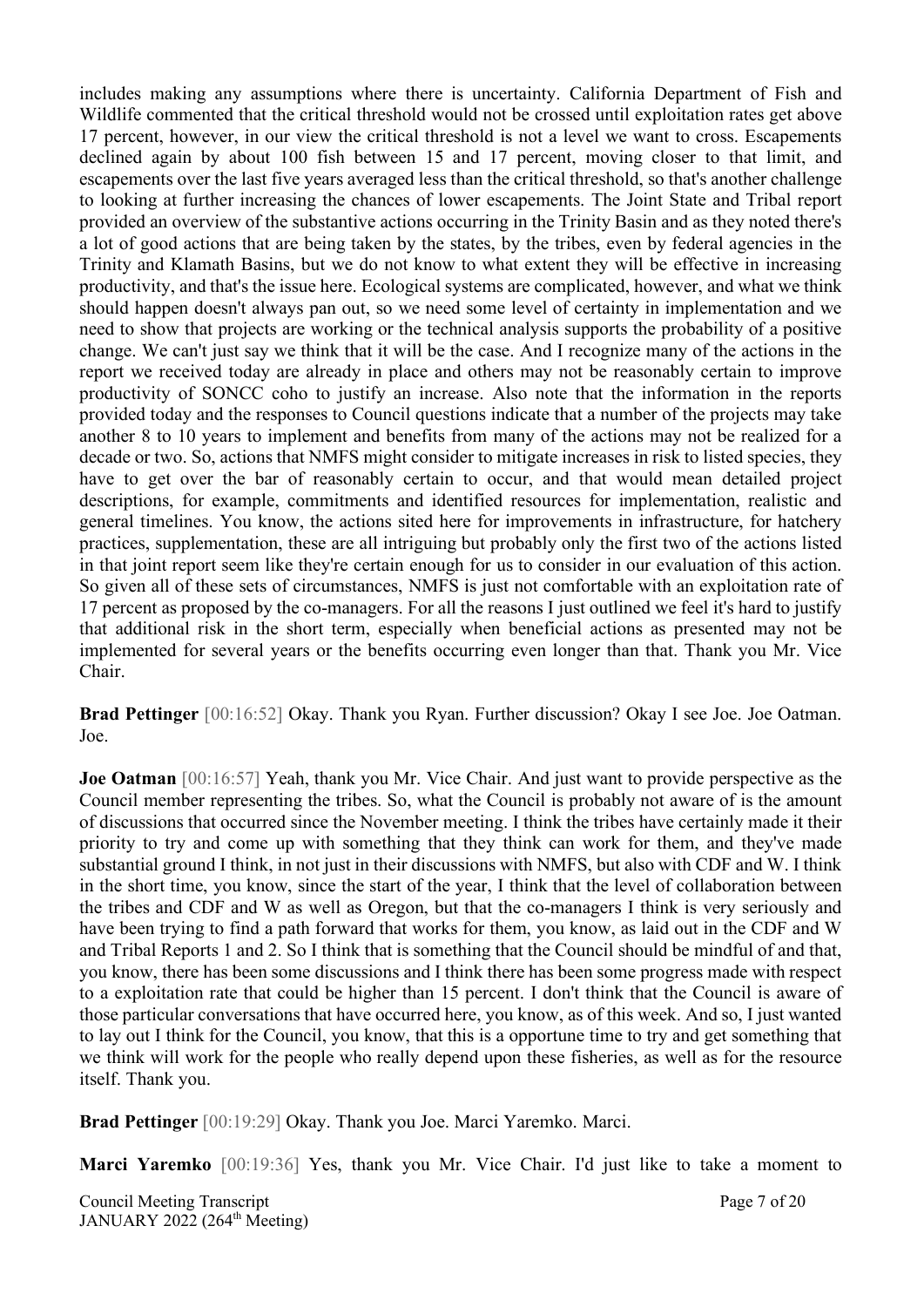acknowledge Joe's remarks and CDFW agrees. The efforts of the Yurok Tribe and Hoopa Tribe along with CDFW staff from our inland fishery and habitat functions have really come together since November to develop the content and technical basis for the proposal. It's been quite a lot of work in a short amount of time. The compressed schedule of this agenda item and the scheduling of the emergency action really prompted us to get together quickly and make significant progress and outline our ongoing efforts over the decades and document them as well as we could in anticipation of the Council's decision today. I'd also like to thank National Marine Fisheries Service and Ryan and Susan and Jeremy in particular for the time spent engaging with the co-managers over the last several weeks. We've had a tough job to do, and I think we've all contributed earnestly to get us back here today. So, I think I'll save my other remarks for further on in the meeting, but I do appreciate the efforts that have been made and I certainly want to acknowledge the progress we've made on all fronts, so appreciate that. Thank you.

**Brad Pettinger** [00:21:33] Thank you Marci. Phil Anderson. Phil.

**Phil Anderson** [00:21:39] Yeah, thanks Mr. Vice Chair. And I would just first echo the remarks of Marci and Joe in terms of just congratulating the two tribes and the California Department of Fish and Wildlife and all the staff that have worked together since the November meeting. Regardless of the outcome I think of today's decision, there's a lot of good things that are happening that gives me some hope for this ESU to recover. You know, I just want to acknowledge at least my appreciation for all that good work because I know it's not easy, and folks sat down at the table maybe that hadn't sat across from each other for a while and all with the goal of trying to bring forward a suite, a recommendation, and probably more importantly, a number of actions identified to help these stocks. I am a bit fixated, frankly, on where we go from here. Thinking about what, you know, what might happen here. I, along with all of you, have heard I think loud and clear from National Marine Fisheries Service their perspective and where we need to be in terms of a harvest control rule. I think the fact that we would be doing this as a, I think as an FMP gives us some flexibility to make changes into the future in the future as things change, and if some of these actions produce the type of positive results that are hoped that it will better position us to be able to react to that in a positive way in the future. But what if we, what if we fail, meaning that what if we put a motion forward, we approve the motion, and it deviates from the kind of the sideboards that NMFS has said would lead to their ability or willingness to ultimately approve our action? So I'd like to, I probably would turn back to Ryan and maybe ask him to respond to that question, which is if the action the Council took was disapproved, there's certainly the potential, I think, for sending it back to the Council again, I think, but where does that leave us for 2022, or is that leave us essentially in a place where this, that is represented in your second alternative in terms of leaving this with the current conservation objective of 13 percent and what falls out of that? What I am concerned about as I'm sure others are, is that we take an action, it isn't approved and we, either one, we don't end up with any coverage for our fisheries that interact with this stock or under the Endangered Species Act or number two, we end up in a worse place than what NMFS has indicated is an acceptable upper limit of the 15 percent. So, I want to make sure where when we make our decision, we've got our eyes wide open as to what the consequences are if we aren't successful, and NMFS doesn't approve the action. So, Mr. Vice Chair, I think I'll stop there because that is my primary, kind of my focus right now is what are our options here? What are the consequences of failing in terms of taking an action that's approved by NMFS? I also understand and I just, I don't know if somebody else is going to put this out there, but I also understand there has been some discussion about the 17 percent and perhaps versus the 15 for the Trinity and those three stocks and that there might be some middle ground there that that would be found to be an acceptable rate. So, thanks Mr. Vice Chair and hopefully I can get some clarity from Ryan or others on those concerns.

**Brad Pettinger** [00:26:59] Thank you Phil and Ryan's hand's up and hopefully he can provide that... so Ryan.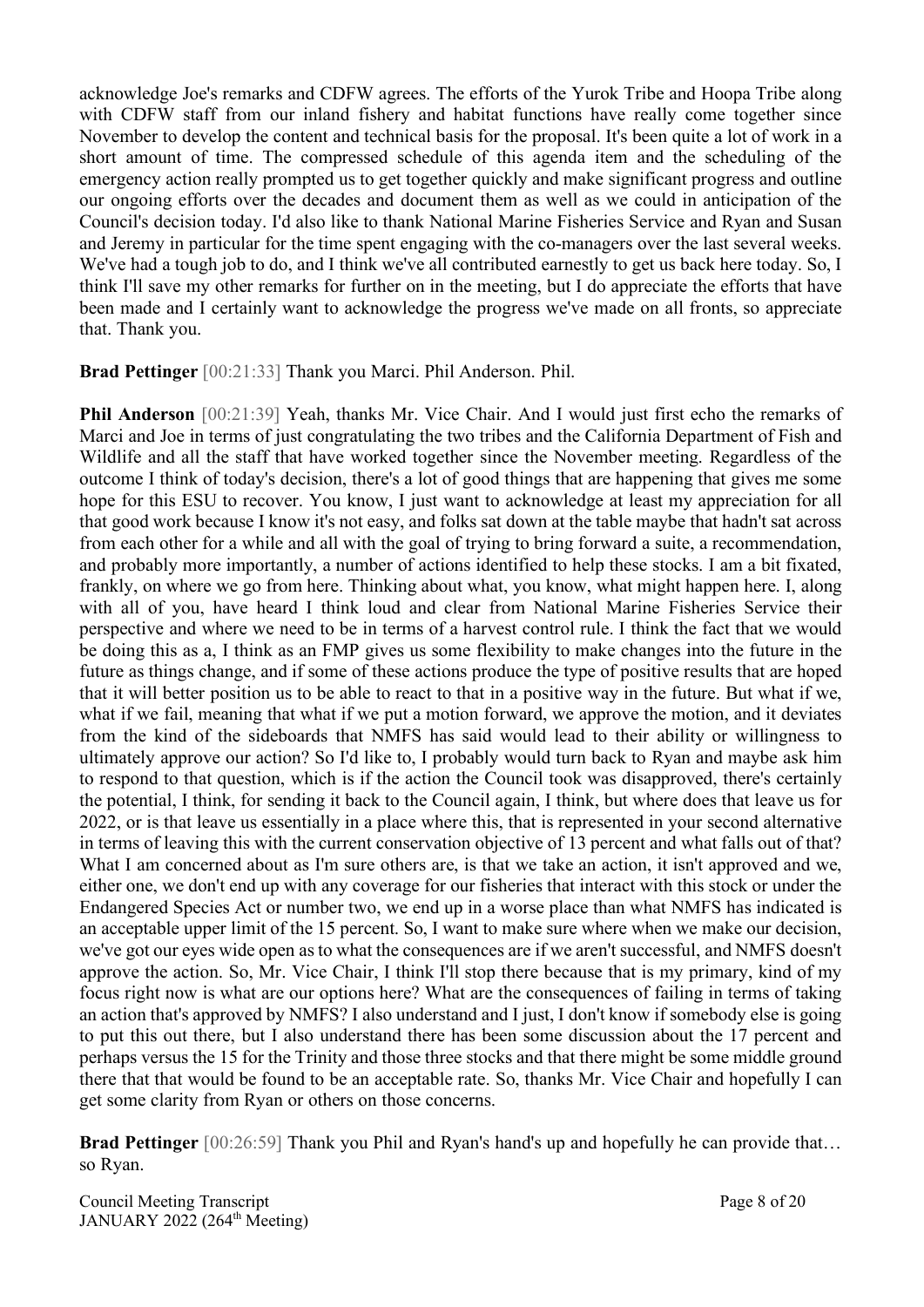**Ryan Wulff** [00:27:03] Yeah, thank you. Through the Vice Chair thank you, Phil, for the questions and the comments. So, to your process question, right? If something was adopted here, I guess it's really the same, if either nothing is, no new harvest control rule is adopted or if one is adopted that NMFS cannot approve, we would be under the second scenario in our proposal. We would thus be, we've already reinitiated consultation. We will have a new buy-op either way by March meeting so for 2022 we would be consulting on the existing control rule, which is effectively 22 percent total exploitation rate as it's laid out in the NMFS report. Regarding a new control rule that is adopted, I think NMFS has been on the range that you discuss. We've been quite clear of the comfortability we have with 15 percent and with Harvest Control Rule 5 from the Working Group Risk Assessment for all the points that I have laid out... that that would be something for a number of those reasons we of course, being predecisional, things that we could approve and support. You're right, and I do want to also acknowledge all of the earlier comments. I really appreciate and echo the collaboration and at least coordination and discussions that have happened over the short period of time between the November meeting and this meeting between all the co-managers amongst themselves with NMFS, as a group I think all of the reports and the information we heard today, you know, while I explain the challenges of incorporating those from an ESA consultation perspective, I don't want that to be perceived that NMFS is not supportive of the effort, the initiatives, and the intent and the actions that have been described. And like I said in my comments, I do think there are some of those that we feel, especially with the information provided, that could be considered reasonably certain to occur and therefore incorporated in the consultation. So therefore, those actions that we can incorporate in combination with the comprehensive framework and the collaborative co-managers planning that Joe referred to, that they might allow for a small incremental increase in risk over 15 percent, but I think I was clear in my other remarks that it would not be as much as the co-managers are proposing all the way to 17 percent. So, I hope that answers your question.

**Brad Pettinger** [00:29:55] Okay. Thank you Ryan. Further discussion? Pete Hassemer. Pete.

**Pete Hassemer** [00:30:00] Thanks Mr. Vice Chair. And maybe I'll start off by saying I'll just jump on the coattails of Phil there in recognizing the effort, the collaborative efforts, discussion, and all the efforts going on in the basin to improve the status of SONCC coho and specifically the Trinity stocks there. And I did have similar questions regarding pathways as to what Phil had just asked. Maybe a follow-up to that is that one possible scenario and it's probably what you laid out Ryan is, and this I think culminates in a question for Ryan here, is that under the NMFS pathway one, if analysis hasn't been done yet, but if the Council action were a total exploitation rate of 15 percent and NMFS went through, and assuming there would be a no jeopardy decision on that, and there would be a buy-op to cover the fishery, but as Ryan was explaining under scenario two, if the, if there's no recommendation to the Council then they just reinitiate consultation on the existing, which is the 22 percent total exploitation rate, or if the Council recommendation, what I'm hearing is 17 percent, where the question is, is if NMFS gets to a jeopardy determination when they're consulting on the buy-op that results from whatever harvest rate is proposed, if there's a jeopardy determination, I would assume there would be some reasonable and prudent alternatives incorporated in there, and a question then is over the long term, considering the management flexibility of the Council in the long term, how does a jeopardy determination and management under a buy-op with reasonable and prudent alternatives affect the Council's ability to make management decisions specifically on the ocean fishery part, but does that impact the Council's ability to manage or is it more ESA driven because of the listing status and the consultation that the management comes down to between NMFS and the co-managers in this case? I hope that makes sense. But I am asking that question, Ryan, of what the impacts are to the Council's management abilities in the short term and in the longer term if a jeopardy decision is made?

**Brad Pettinger** [00:33:13] Yeah, Ryan, if you could?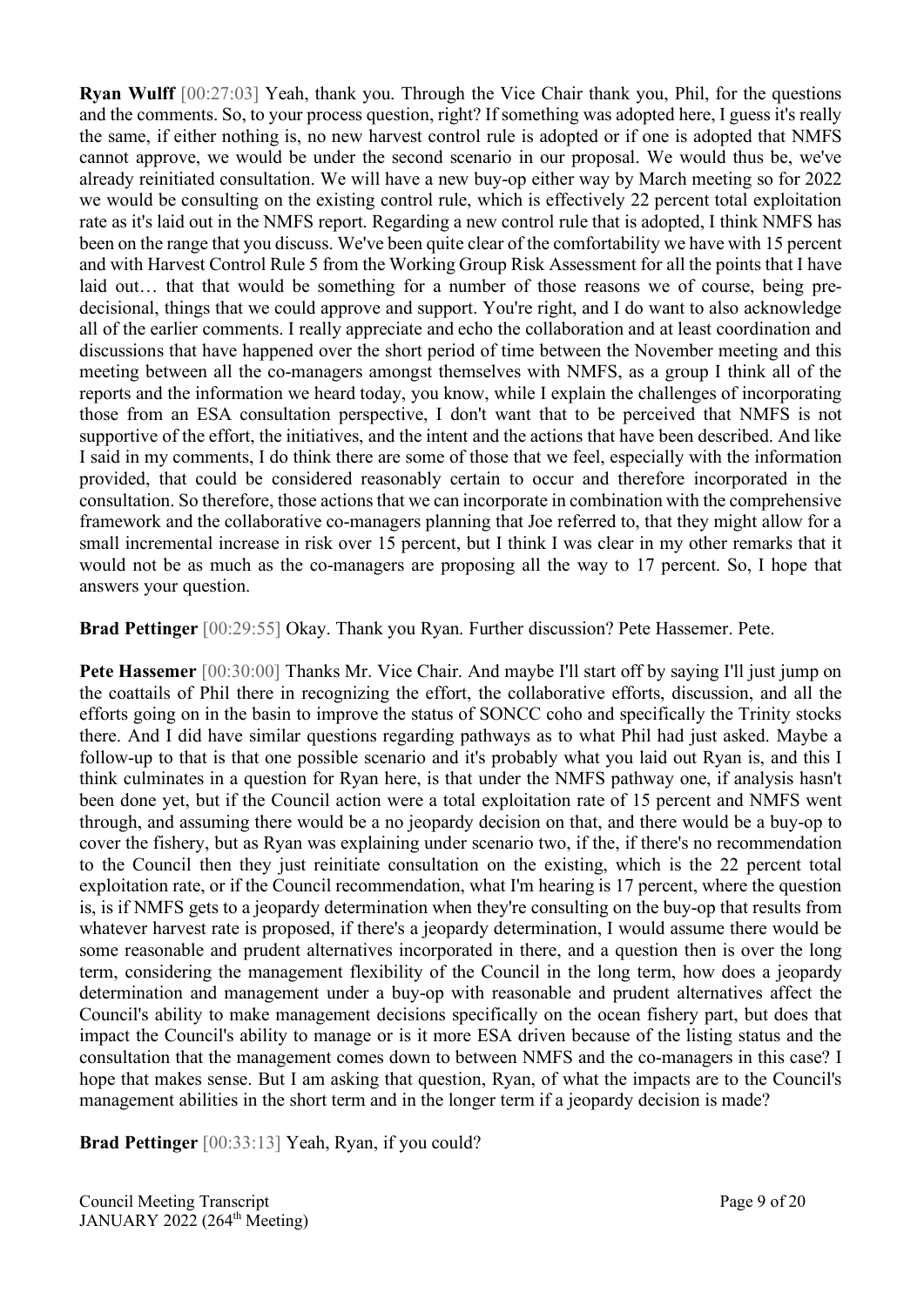**Ryan Wulff** [00:33:13] Yeah, thanks Pete for the question. And if I'm not getting this correctly or maybe General Counsel can help me out here, but I think what would happen, and I probably should've clarified this, is if either way if there was no in scenario two or if we disapproved and you resulted in a biological opinion that concluded jeopardy, you're right… we would have a reasonable and prudent alternative that the Council would have to manage to implement in 2022. So it would not only have a short term impact, but also long term unless, you know, the Council would then potentially need to address that, either manage to the RPA or take up future agenda items I would imagine to come up with a new action that is consistent or that is consistent with ESA, and then we would analyze any new action, just like we would any potential new action that we're discussing here. So that's at least my general understanding of what would happen in the case of a jeopardy biological opinion. And I hope that gets to your question and maybe Sheila has something to add.

**Brad Pettinger** [00:34:36] I don't see Sheila's hand. Oh, Sheila.

**Sheila Lynch** [00:34:43] Thank you Mr. Vice Chair. Can you hear me, okay?

**Brad Pettinger** [00:34:45] Oh we can.

**Sheila Lynch** [00:34:48] Great. Maybe to add a bit to what Mr. Wulff just said. Yes, I mean assuming that NMFS did issue a jeopardy buy-off with a reasonable and prudent alternative, the Council's would need to design its fisheries to comply with that reasonable and prudent alternative in order to have the annual management measures approved and implemented by NMFS. Those management measures would need to be consistent with the ESA and specifically with the RPA.

**Brad Pettinger** [00:35:30] Okay. Thank you Sheila. Chris Kern. Chris.

**Chris Kern** [00:35:38] Thanks Mr. Vice Chair. Just to follow-up on some of the discussions. I, and I'll echo the thanks and recognition of effort that the co-managers have put in on these discussions over the last month or more. And it's been, I know it's been a lot of work done in a quick, quick fashion, and it's good work, as well as recognizing all the efforts being made in the basin. Particularly, we've been talking about the Trinity, and the document really did a good job of, you know, highlighting a lot of those and we had some discussion earlier that did the same. I am in a bit of a fix, you know, mentally here over this because of while I am trying to really be cognizant of a need for supporting the fishery needs, in particular the tribal fishery aspect of it, I also have the same kinds of concerns that I heard reiterated a couple of times already in terms of what happens depending on our action here or lack of action either way, and I don't have a great answer for it, but I, you know, I have some concerns about where we end up down the road here, depending on our decision today… that that I'm still in my head trying to resolve and I won't reiterate them because I think Phil did a better job than I probably can, but they're very much in line with what I heard from Mr. Anderson. So, I'll leave it at that for now. Thanks.

**Brad Pettinger** [00:37:10] Thank you Chris. Further discussions? Virgil Moore. Virgil.

**Virgil Moore** [00:37:25] Thank you Mr. Chair. I'm concerned with what I've heard NMFS say, Ryan. Say that we're going to end up in a situation if we take action that's been recommended to us from the co-managers, NMFS going to get hauled into court and then we're going to be in a situation where using what we already have heard NMFS say against what we've got, we're going to ask a judge to decide this. I'm very concerned about not taking the more conservative approach that NMFS recommends to avoid our management getting hauled into court. I guess, Ryan, I would ask you for your thoughts on whether or not this is going to result in legal action that could further constrain us. Thanks.

**Brad Pettinger** [00:38:21] Ryan, do you want to comment on that?

Council Meeting Transcript **Page 10** of 20 JANUARY 2022 (264<sup>th</sup> Meeting)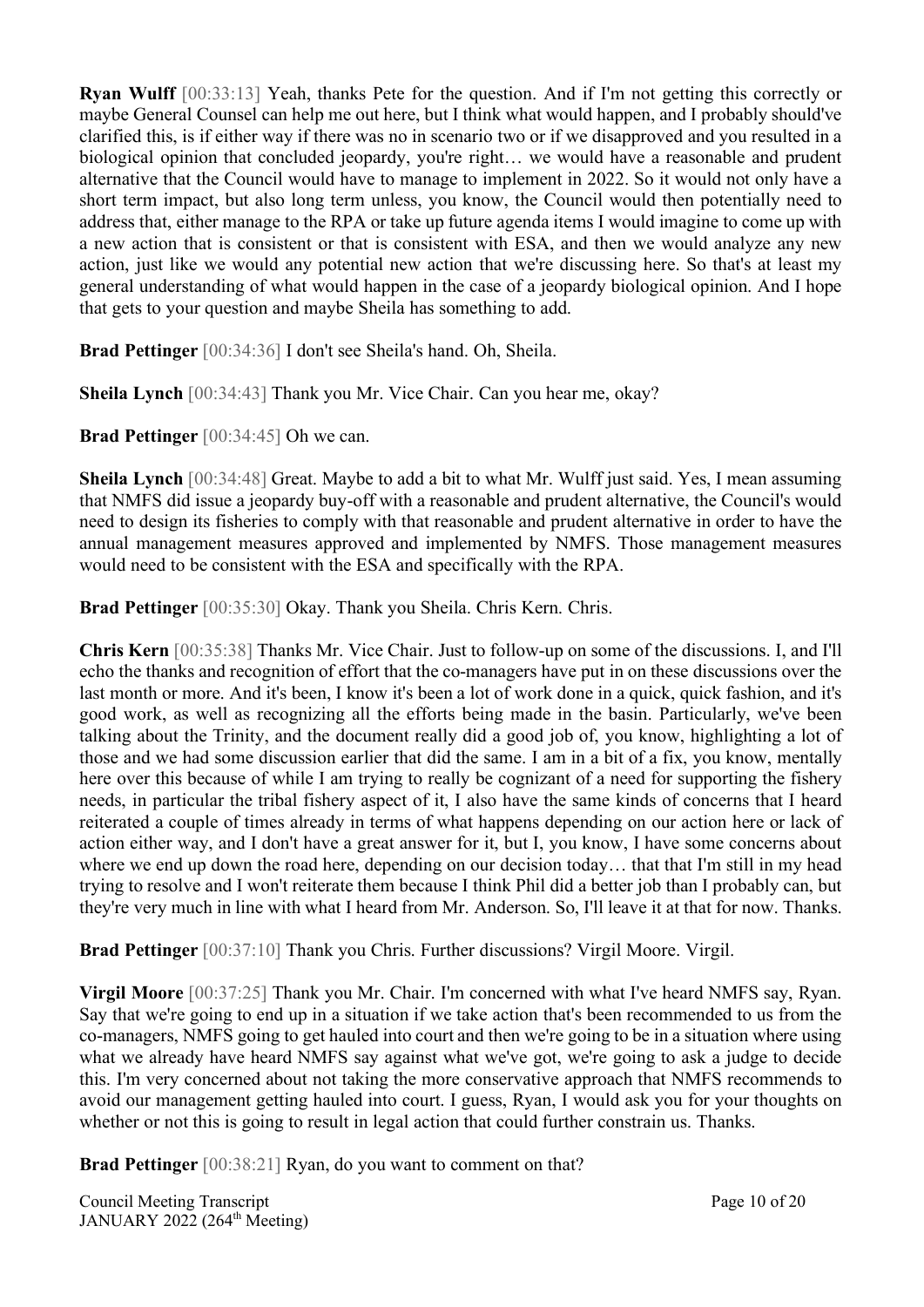**Ryan Wulff** [00:38:24] Yeah, thank you Mr. Vice Chair, and thanks for Virgil for a question. Yes, I feel like my daily job is looking at mitigation risk on every action, but on this one in particular I do think that is a factor to consider. There are a number of actions NMFS is requiring on a number of other stakeholders and in the region. It is very possible that litigation could come from those angles if they feel appropriate actions have not been taken on the fisheries side, so I do think there is potential litigation risk.

**Brad Pettinger** [00:39:05] Okay. Thank you Ryan. Pete Hassemer. Pete.

**Pete Hassemer** [00:39:08] Thanks Mr. Chair. I did have one more question. And again, this is for NMFS and maybe General Counsel if they could address it. Because of my unfamiliarity of application of some of the national standards here, I just want to understand relative to any decision we might make that it is consistent with that, and I was looking at National Standard 3, Management Units, which the short part of that is to the extent practicable an individual stock of fish shall be managed as a unit throughout its range. So is, does that apply in this situation because in, I think it was the joint report or maybe a couple of the reports, the request was for an exception to allow a different harvest rate for the Trinity stocks, so asking for an exception is a deviation from some rule or principle there, and in this case before I were to vote on something that allowed a different harvest rate for one stock versus the rest of the complex there, that NMFS is comfortable that, yes, this fits within the guidelines of National Standard 3, if that applies in this case and it would be, it would be something reasonable for the Council to recommend different harvest rates for two groups of the unit there. So, thank you.

**Brad Pettinger** [00:40:59] Okay Pete. Thank you for that. And Ryan.

**Ryan Wulff** [00:41:00] Yeah, thank you Mr. Vice Chair. Thanks, Pete, for your question. I mean, yes, the action has to follow national standards, you know, but there's a basis for doing something different for the Trinity. I mean I think from, if I get your question correctly, I mean at least my initial read from a Magnuson perspective, if the rationale for two separate ones, especially if both ER's are already covered in a working group assessment, that that probably would be okay from a Magnuson action perspective, but keep in mind a lot of NMFS concerns that we've raised is whether or not we can approve this not just based as a Magnuson action and the national standards, but whether it is consistent with other applicable laws and the ESA. And if we don't feel it will be supported through an ESA consultation or we'll end up jeopardizing the existence of species, that would be not consistent with other applicable laws, even if it was consistent as a Magnuson action. And I'll stop there unless General Counsel wants to add or correct. So that's my understanding.

**Brad Pettinger** [00:42:19] Okay, thanks Ryan. Okay. Marci Yaremko. Marci.

**Marci Yaremko** [00:42:30] Yes, thank you Mr. Vice Chair. I was just asking if we might be able to take a brief break before we move on to motions. So, whenever that time is right, it would be great. Thank you.

**Brad Pettinger** [00:42:43] Sounds like a great idea and if I don't see any hands, is there a time frame that you would like to maybe have that break for?

**Marci Yaremko** [00:42:56] I'd appreciate 15 minutes if that'd be possible?

**Brad Pettinger** [00:42:59] Okay, well, if I don't see any hands I think we will go to break. And we will give you 15 minutes and we'll come back at eleven o'clock. How's that sound?

**Brad Pettinger** [00:00:00] Welcome back everyone. It's eleven o'clock and had a 15-minute break here

Council Meeting Transcript **Page 11** of 20 JANUARY 2022 (264<sup>th</sup> Meeting)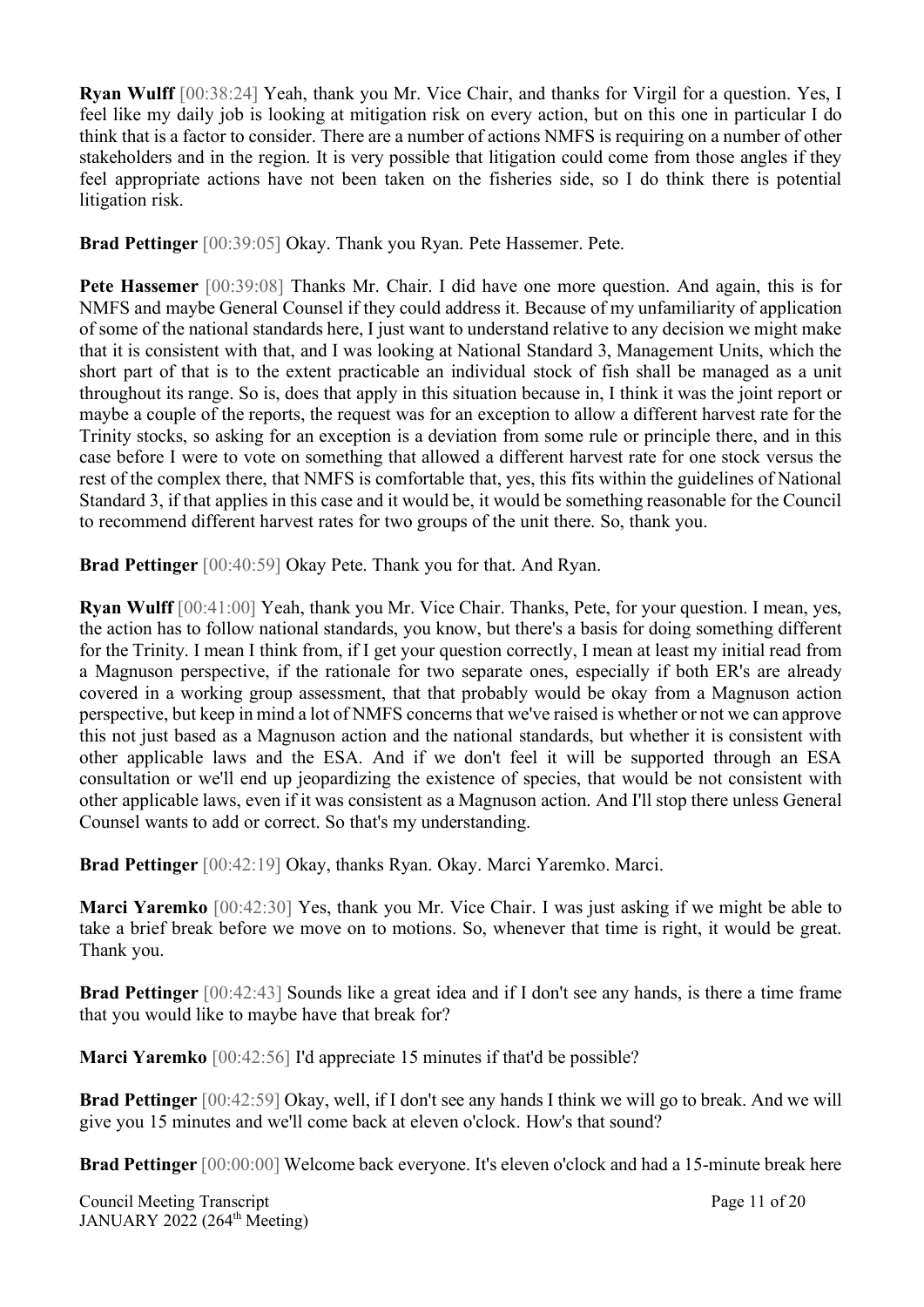so hopefully some resolution is coming forthwith and with that I'll open the floor for discussion. Or do we need more time? Joe Oatman. Joe.

**Joe Oatman** [00:00:40] Thank you Mr. Vice Chair. As I mentioned previously, we do have a tribal motion that I'd like to put before the Council.

**Brad Pettinger** [00:00:48] Okay. Okay Joe, please.

**Joe Oatman** [00:01:03] Thank you Mr. Vice Chair and Council......(garbled)...... I move that the Council adopt as the final preferred alternative SONCC coho salmon harvest control rules for amendment of the Pacific Coast Salmon Fishery Management Plan. Establish a conservation objective that would represent each individual population within the SONCC coho salmon ESU except for the Trinity River population unit, parenthetical, (Upper Trinity River, Lower Trinity River, South Fork Trinity River) as described for Harvest Control Rule 5 in the ad hoc Southern Oregon Northern California Coho Workgroup Risk Assessment for management of SONCC coho salmon. Reference here the Agenda Item F.3.a, SONCC Workgroup Report 1, November PFMC. Harvest Control Rule 5 represents a total fisheries exploitation rate, or ER, limit of 15 percent. Establish a conservation objective for the Trinity River coho salmon population unit as described for Harvest Control Rule 6 in the Workgroup's Risk Assessment. Harvest Control Rule 6 represents a total fishery ER limit of 16 percent. Both harvest control rules encompass all ocean and inland sources of fishery mortality, including landed and non-landed mortality of age 3 adult SONCC coho salmon in any individual year. Further, during its annual salmon preseason planning process, the Council would plan ocean fisheries using the coho Fishery Regulation Assessment Model, or FRAM, so that when combined with freshwater ERs, the preseason projected total ER does not exceed the applicable harvest control rule described previously in this motion. The in-river ER population unit specific inputs will be determined using projections provided by co-managing agencies. Postseason exploitation rates for SONCC coho salmon would be estimated for each year once available postseason harvest and abundance estimates become available. Coho directed fisheries and coho retention in chinook directed fisheries will remain prohibited in the Exclusive Economic Zone off California.

**Brad Pettinger** [00:03:49] Okay, thank you Joe. Does the language on the screen accurately reflect your motion?

**Joe Oatman** [00:03:56] It does Mr. Vice Chair.

**Brad Pettinger** [00:03:57] Very good. Seconded by Marci Yaremko I believe. Thank you Marci. Okay, Joe, do you want to speak to your motion?

**Joe Oatman** [00:04:07] Yes, thank you Mr. Vice Chair and thank you Marci for the second. The comanagers greatly appreciate the discussions that took place with NMFS at the November meeting to try and arrive at a motion that we all could support. This has been a collaborative effort on trying to craft a motion leading up to today's meeting. We acknowledge in recent discussions a NMFS proposal and support for an approach of adopting a 15 percent total ER for all SONCC populations, with the exception of the Trinity population for a total ER of 16 percent. The Trinity River stock typically receives more harvest impacts than the rest of the SONCC coho salmon ESU populations owing to its more interior location and the sequence of ocean and in-river fisheries both tribal and non-tribal. The diversity of fisheries impacts in the Trinity stock require additional flexibility in a harvest control rule to ensure the needs of the fishers who are dependent on them are met. Developing a one size fits all ESU-wide impact rate based primarily upon the Trinity River noted only three of the four, forty SONCC populations may not be appropriate, especially given its extremely low productivity and high catch rate influence. The Workgroup found that the exploitation rates below 20 percent on Trinity River SONCC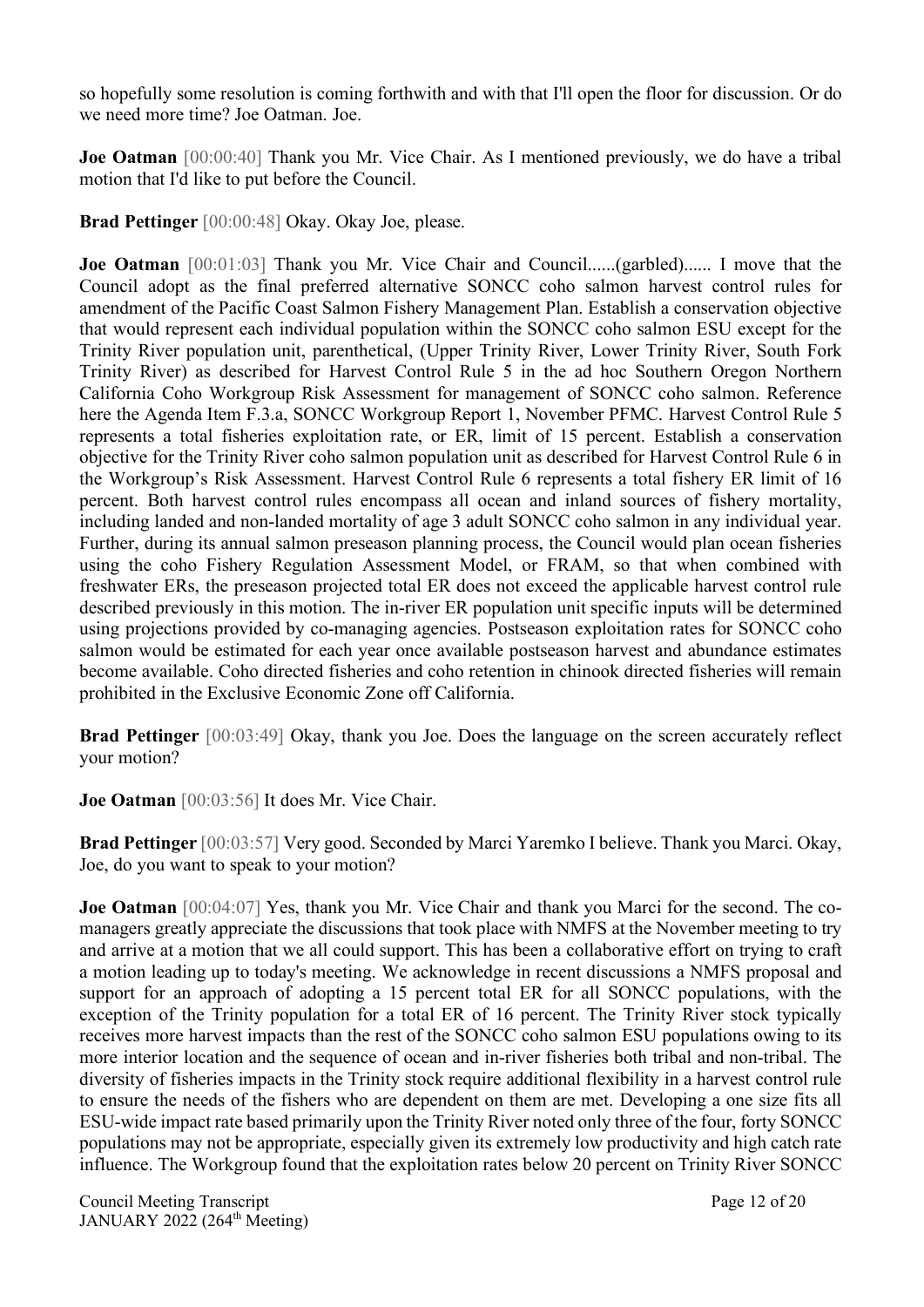coho are not likely to push the population below their critical risk threshold, as was shown in NMFS's presentation at the September PFMC meeting. The increase in extinction risk on a 20-year horizon from a 15 percent ER to a 17 percent ER is only 2.5 percent. From a 16 percent to 17 percent, it is only a zero point nine percent. The Workgroup found that the Trinity River population target has one of the highest capacities among the SONCC coho salmon populations that were assessed in the risk assessment. That capacity being equal to over 3,000 fish, meaning that incremental improvements in productivity should yield immediate gains in population viability. And as noted today, co-managers are working on a broad suite of ongoing and new recovery actions specifically designed to increase productivity of natural origin Trinity River SONCC coho salmon. The Trinity River Restoration Program has completed 34 large scale restoration projects on the main stem Trinity since 2005, as well as provided by 500,000 annually since 2012 for tributary restoration projects and is committed to continuing this work for the foreseeable future. The Trinity River hatchery having approved Hatchery Genetics Management Plan, or HGMP, which aim to reduce the negative impacts of a hatchery program and to bolster the productivity of the natural population. The Hoopa Valley tribe has an improved HGMP to operate a conservation hatchery intended to jumpstart naturally reproducing populations within the Hoopa Valley Reservation by feeding tributaries with artificially propagated juvenile coho. The Hoopa Valley tribe operates a selective harvest weir with the intended purpose of removing surplus Trinity River hatchery Oregon coho from the Trinity River so that fewer hatchery strays line up on natural spawning grounds. The Yurok Tribe in association with CDF and W has been planting carcasses collected from the Trinity River hatchery spawning activities into tributaries with the natural returns to increase the distribution of marine derived nutrients throughout the Trinity Basin. CDFW and the tribes have enacted numerous fisheries regulations and management actions aimed at reducing the take of SONCC coho in their fisheries, including non-retention in sport and commercial fisheries, partial weekly closures of tribal net fisheries and reduction of take limits of non-native species. CDF and W and the tribes are committed to numerous research and monitoring projects aimed at understanding SONCC coho salmon population dynamics and ecological interactions. CDF and W and tribes are committed to working together to implement additional monitoring and conservation action in the future with the aim of broadening our understanding of SONCC coho salmon and increasing natural production throughout the Trinity River and beyond. CDF and W and tribes supports an appropriate time in the future, a review of these efforts, and whether they are improving the productivity of these fish in combination with the outcomes of the exploitation rates for the SONCC and Trinity population aggregate, and to consider any potential changes that may be necessary as a result of this review. Next, it is important to address all relevant other applicable law, which includes federally recognized fishing rights of the two California tribes affected by this motion, the Yurok and Hoopa Valley tribes. These tribes have emphasized to the Council the importance of coho salmon to their fisheries, culture, and livelihoods and have restricted their harvest for many years to protect and conserve these fish. Neither tribe has expressed a desire to fish these fish to extinction. There's simply no cultural or spiritual teaching or practice that would permit them to do such a thing. It's important for this Council to harmonize their MSA requirements with federally recognized fishing rights, recognizing that even these total exploitation rates do not fully meet the needs of the tribes. This motion would accomplish that and to do so in a way that does not appreciably increase risk of extinction while also providing the necessary flexibility for tribal and state fisheries for SONCC coho salmon. Lastly, it is our expectation that the Council will transmit this hybrid harvest control rule as an amendment to the salmon FMAP to NMFS for consideration. As noted by NMFS in their path forward, the NMFS Report 1, Agenda Item B.1.a. Assuming the new action is sufficiently clear and supported by sufficient analysis, NMFS would consider whether to approve, disapprove, or partially approve the FMAP amendment with the new harvest control rule and evaluate the action for compliance with MSA and other applicable law. With that Mr. Vice Chair that concludes my points in support of this motion.

**Brad Pettinger** [00:11:21] Okay. Thank you Joe. Questions for Joe or discussion on the motion? Ryan Wulff. Ryan.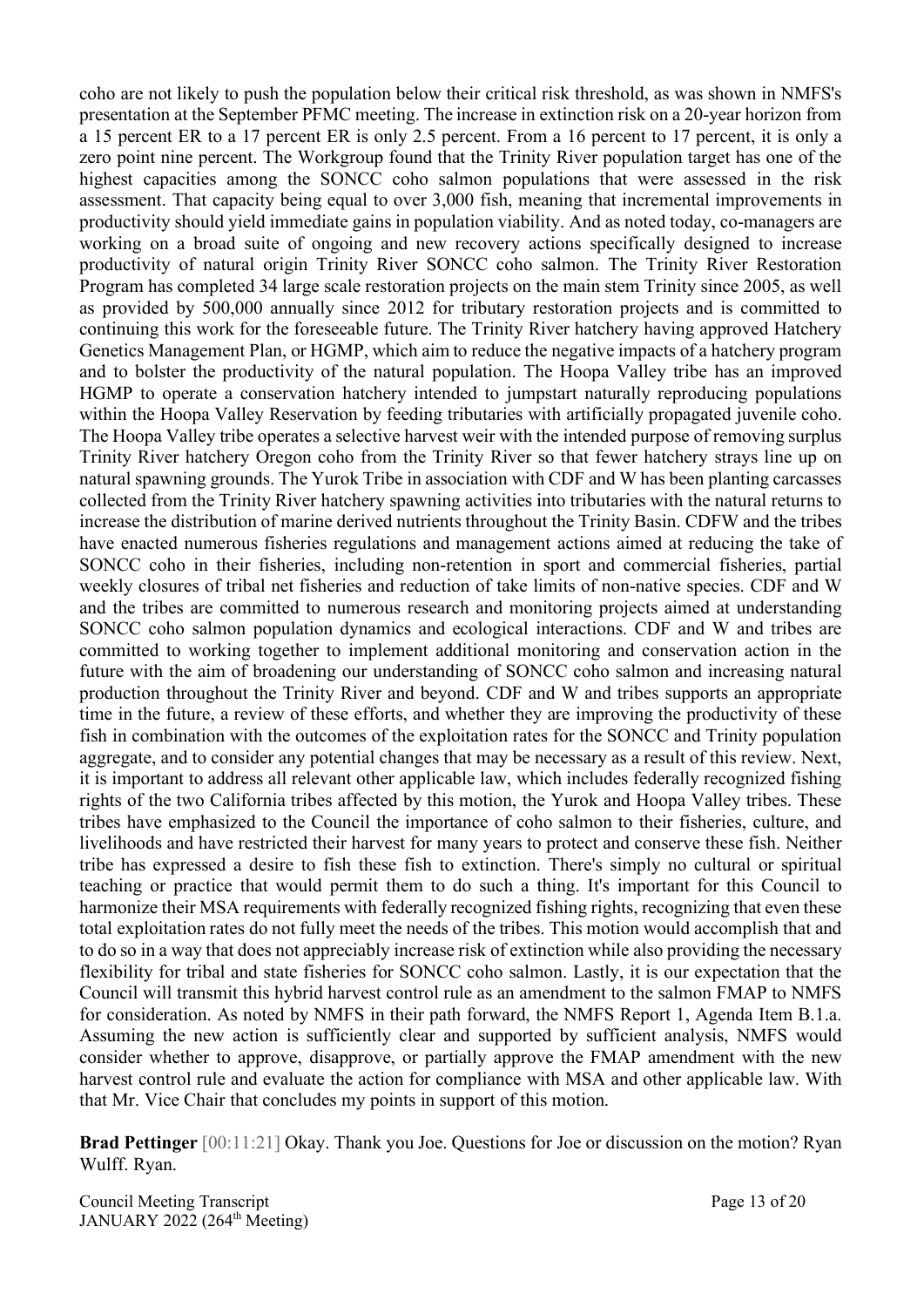**Ryan Wulff** [00:11:32] I don't have any questions, but I did want to thank Joe for the motion. I want to begin by expressing my sincere appreciation for the collaboration over the last couple of years on this issue, at least from.......since I've been part of this process, this has been one of, if not the most challenging salmon task the Council may have undertaken, which is saying a lot, and I thoroughly appreciate all of those discussions and the sincere efforts that have been made along the way here. I also appreciate all of the rationale that Joe just gave to support this motion and also what was in the reports that were provided today, providing an overview of all the substantive actions occurring in the Trinity Basin, and as I noted earlier, NMFS does feel with those actions, at least the ones we can incorporate at this point from a consultation perspective, in combination with this comprehensive framework and the collaborative co-managers planning that has been discussed that it very well would allow for this small incremental increase in risk as this motion has. As I indicated in my earlier remarks, for us to do that, incorporate that in the consultation and to get there, we will need some additional information on the actions in the watershed to support to make sure that we've got what we need to document them and to incorporate the short as well as long term benefits. And I want to say, though, that I think what has been presented here, discussed here, explained here will be significant in what we can use to help support this and we can work with the co-managers in the short time we have to complete this buy-op to get any of the rest of the information that we need. So, because of that I just wanted to add my NMFS support to this motion. I will be supporting it and I also wanted to note, you know, I know the SAS talked about reviewing this periodically. I see this, this action and this motion approved by NMFS and we get more information in the future, whether it directly supports revisiting this harvest control rule or gives us more certainty on some of these other actions to support any future consultation on a new action that NMFS of course stands ready to be a part of those discussions to facilitate in whatever way we can to help any additional discussions that might happen in the future. So again, I just wanted to thank Joe for the motion. I wanted to express that I do think this is a proposal that NMFS can support. Thank you.

#### **Brad Pettinger** [00:14:49] Thank you Ryan. Marci.

**Marci Yaremko** [00:14:52] Yeah, thank you Mr. Vice Chair. Just like to add a few additional comments to those made by Joe earlier. I want to say what a major step forward this motion is compared to the motion that we've now rescinded from the November action. We certainly have taken to heart the comments provided by NMFS in their report about the deficiencies of the November motion. Just wanted to note that the policy and legal concerns that they've identified that the prior motion was not within the range of alternatives, we believe this motion today certainly achieves that standard and is squarely within the alternatives that were assessed by the Workgroup and also want to speak to that concern number three with regard to an implied allocation. This new proposal does not speak in any way to harvest sharing or allocation either directly or indirectly and is clearly supported jointly by the California co-managers. The motion also directly addresses the implementation concerns that NMFS described in its report. It clearly defines the harvest impact limits and that they'll be assessed on a preseason basis each year utilizing coho FRAM without any deviations. For example, in one of four years there's no mixing or matching of pre and postseason estimate of impacts and nor does it speak to only an ocean subcomponent. So, in short, we believe this motion that we've jointly crafted addresses all of the deficiencies that NMFS had identified in its report and further satisfies the terms of reference for this HCR and workgroup process that we've undertaken over the past 18 months. Just also like to say that it's better. We've had, you know, we've had time since November to work through it together with NMFS and the co-managers, and I believe that that time was well-spent. I realize it's kind of an extension of the 18-month timeline that we had previously identified that would apply. And I also acknowledge that an action here in January does really put NMFS in a tight spot with regard to getting everything completed in time for our preseason activities that will commence here very, very shortly. So, I know we're all in this together and we all now are going to be quickly turning to our preseason activities, but just want to acknowledge that this request for an emergency meeting and a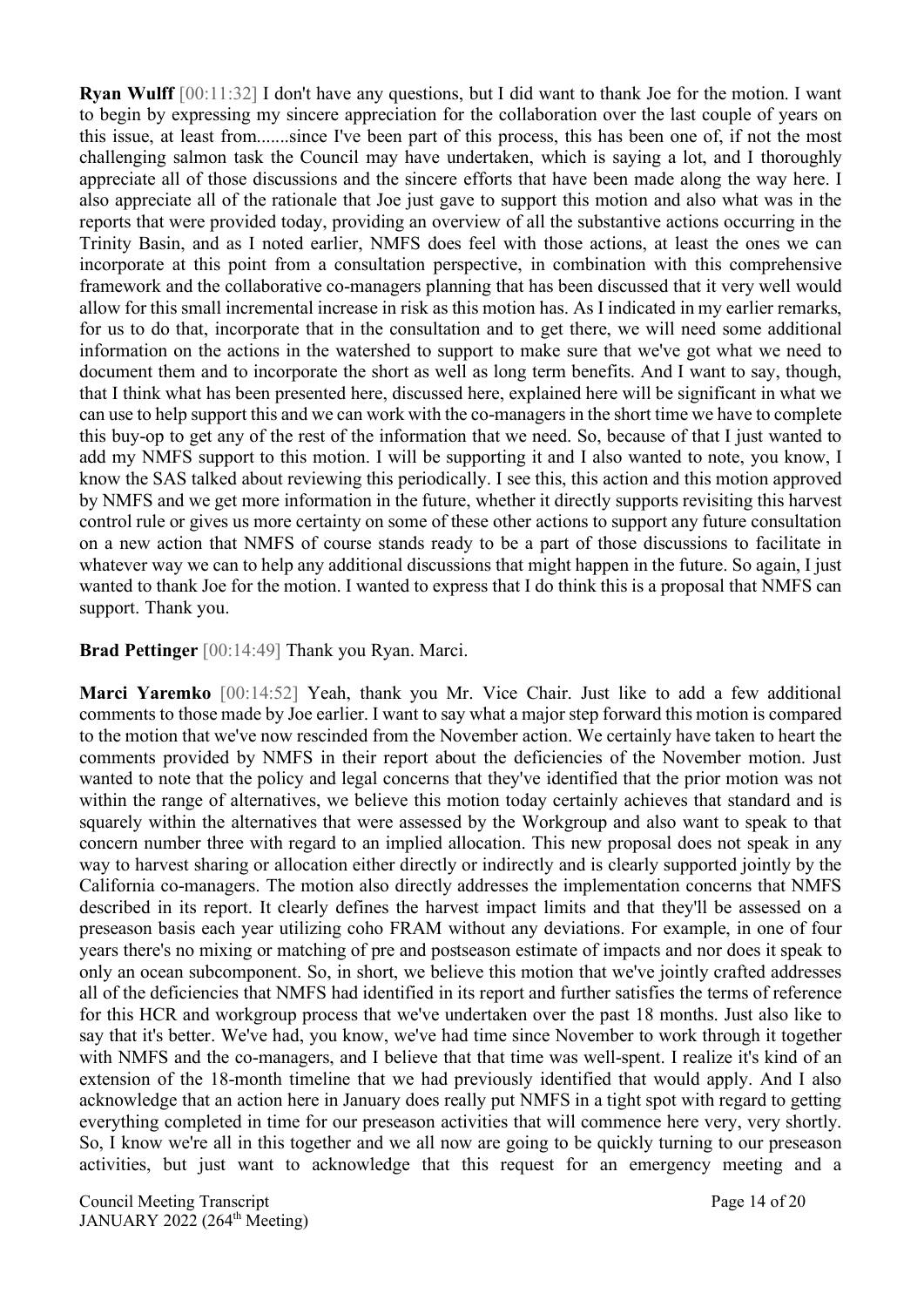reconsideration, I think, was time well-spent and we've made tons of progress in this time. Also want to highlight a few things about the technical basis for the two-tier motion that recognizes the uniqueness of the Trinity River population, along with the ongoing efforts within the basin aimed at boosting the productivity and capacity for these fish within the larger ESU context. And as the second joint report highlights, a number of these actions are reasonably certain to occur and so we really do appreciate NMFS's acknowledgment of the efforts that we've made to put forward the concept here in writing for consideration. I think we all collectively recognize that the populations on the Trinity are in need of help and these actions are aimed at getting that help as soon as we can, and that much of the work has happened in the recent decade and therefore may not be well captured in the data that the Workgroup had at its disposal for conducting the risk assessment. Just want to acknowledge, I note Ryan's comments just a few moments ago about NMFS's willingness to consider revisions in the future as new data become available and certainly we will continue our work with the co-managers on the sidelines and when the time is right, you know, we'll take you up on that offer and we will, I think, be paying close attention to the progress as new data becomes available. Just also wanted to touch on the other arrangements that co-managers will be making into the future with regard to working under a total exploitation rate that combines both inland and ocean components under a single total harvest control rule. This certainly is a change to how we've managed SONCC coho moving from an ocean only exploitation rate to a combined ocean and inland ER that does, I think, better meet the requirements of ESA in considering comprehensively the mortality on the SONCC coho populations. Noting that it is such a change from where we are today on a number of fronts, you know, it will necessitate that the comanagers work together on harvest sharing, which is something that we haven't discussed yet much around the Council table, but I just want to express our agency's commitment to that process and to working together with the co-managers on sharing arrangements, and some of those discussions will certainly be commencing here pretty quickly in light of the new guidance we expect to receive for March. Appreciate the co-managers willingness in making that new element of work a success, coupled with the other commitments we've made on the Trinity Basin toward restoration, enhancement, and mitigation of hatchery effects and as we enter this new era of management on SONCC coho, we're just appreciative of the flexibility afforded here for the Trinity populations as we begin those discussions on harvest sharing. Just the final thing I'll offer is that beyond adopting the motion today, we do still have work to do, and we expect more challenges to arise as we work toward implementing the new HCR. I want to acknowledge the SAS's report and their concern with clarity on how the implementation will roll out. I think there are some questions yet that remain unanswered and, you know, time… time will tell how some of these things will work out but I think we all also collectively are committed to the technical work that lies ahead to make sure that our assessment tools are doing a good job. And so, I just want to lend my support for the motion and note that it is a major step forward in the right direction and there will be more to come. Thank you.

**Brad Pettinger** [00:23:49] Thank you Marci. Chris Kern. Chris.

**Chris Kern** [00:23:53] Thanks Mr. Vice Chair. Just following on some of these comments. First of all, I appreciate all the work and I recognize this is not, this motion doesn't reflect the initially preferred option by the co-managers, so I want to recognize that. I would have liked to have been able to support the direct request but based on the further discussion that I'm not going to rehash. That was hard for me to do, but I can absolutely get behind this one. It's something I can support and plan to support as well as committing that, you know, as we move forward, should this motion pass or an alternative motion pass, the need to coordinate is going to engage, going to need to engage Oregon and involve Oregon and we're committed to participating in that as well. I have a question while the motion is on the table because I have a possible point of discussion that I suspect is better suited to a follow-on action, but while this motion is on the table, I want to make sure, and that is regarding, well it's reflected in the SAS report and it's also something we've talked about with other control rule processes, and that's a review period. And so, I would just, I think first I'm leaning toward suggesting at some point that we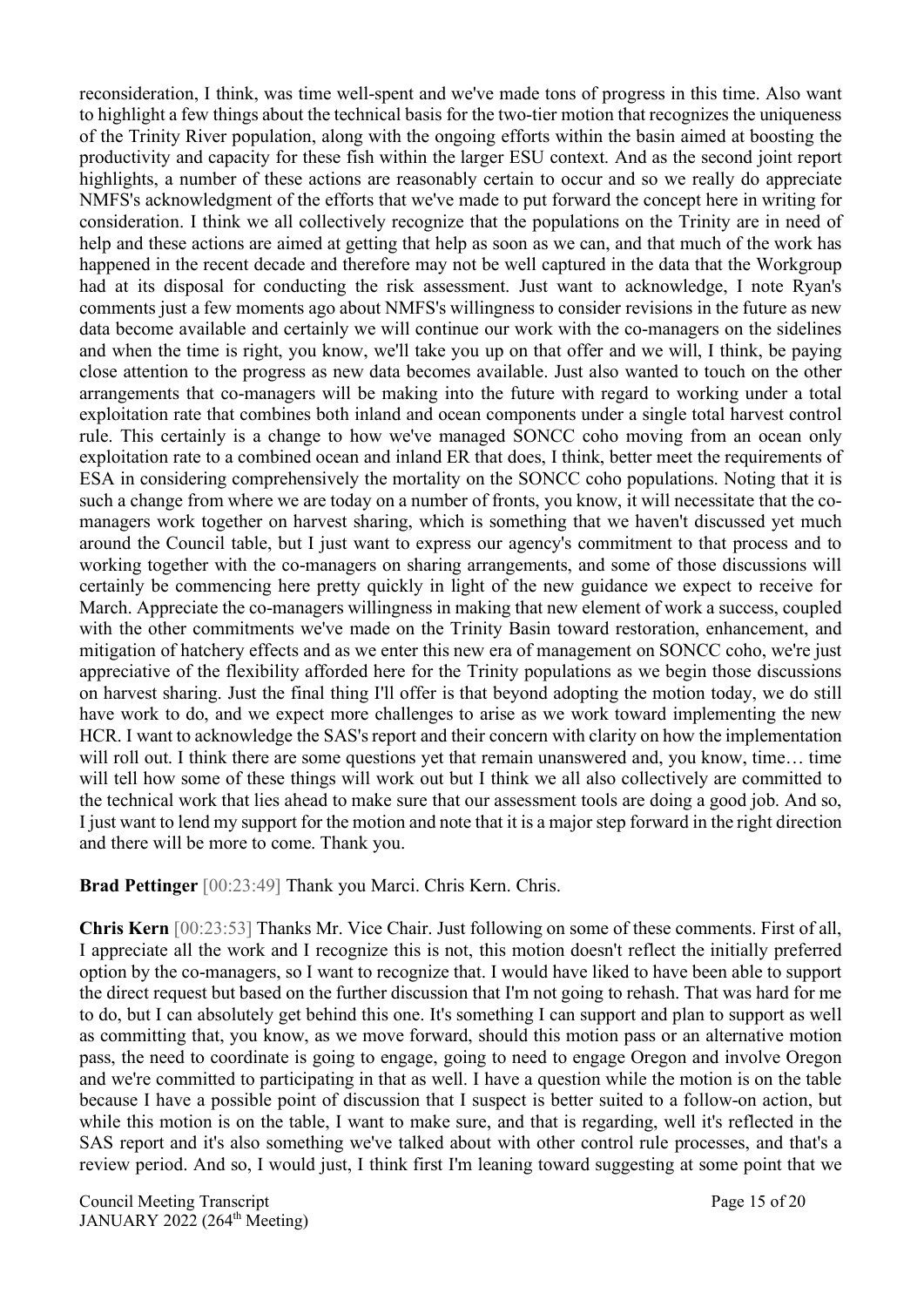consider a review period, whether that be three years or five years. I think we used three for Lower Columbia coho, SAS suggested five, and so I think if somebody can just confirm to me that if we do not address that in this motion, which I am suggesting we don't do, that we don't lose an opportunity to potentially have that as guidance or a subsequent motion or something else. That's my expectation and I just don't want to lose the opportunity if it does in fact need to be part of the current motion. That's a question.

**Brad Pettinger** [00:25:47] Okay. Thanks Chris. I see Joe has his hand up behind you. Joe was that a response to Chris?

**Joe Oatman** [00:25:55] Yes it is.....

**Brad Pettinger** [00:25:56] Okay.

**Joe Oatman** [00:25:57] Vice Chair. Thank you for the question, Chris, regarding what we might do in the future. In my points I laid out regarding the rationale, rationale for support of this motion, I did mention that the CDFW and tribes work at an appropriate time in the future conducting such a review. Hope that addresses your question. I can into more detail if you'd like.

**Brad Pettinger** [00:26:31] Okay. Thank you Joe. Chris.

**Chris Kern** [00:26:39] Yeah, Mr. Vice Chair. I appreciate that and I'm supportive of that as well. I'm not hearing anybody suggest that that component needs to be a part of this current motion, which is what I thought, and so unless somebody does think it needs to be discussed at the moment, I will hold on to that thought and we can follow it up afterwards. That's what I'm assuming.

**Brad Pettinger** [00:27:02] Okay. Thanks Chris. Further discussion? Okay. Well, if I don't see any hands, I'm going to call for the question. So, all those in favor signify by saying 'aye'.

**Council** [00:27:19] Aye.

**Brad Pettinger** [00:27:19] Opposed? Abstentions? Okay motion passes unanimously. Okay thank you Joe. Thank you Council members. And with that I think Chris brought up a point... Chair Gorelnik. Marc.

**Marc Gorelnik** [00:27:40] Thanks very much. I apologize for the noise in the background. I just want to make the point that there are a lot of stressors on this population and with fisheries being in general the least significant one. And I would encourage NMFS to, and I know there are some efforts but, you know, I think by getting... we can only do so much on the fishery given our relatively minor role and I certainly hope that the National Marine Fisheries Service will push on the primary stressors with as much determination as we've had here, but I am glad that we have a solution that has been unanimously supported and we will go forward. I will have a motion, a further motion, but I have not yet sent it on to the Council office so or maybe there will be a motion coming from NMFS on this that having to do with consideration of future modeling.

**Brad Pettinger** [00:29:15] Okay. Thank you Marc. Okay. Chris Kern. Chris.

**Chris Kern** [00:29:22] Thanks Mr. Vice Chair. Just following up on my comments a bit ago, because I think there may be something pending that this could fit into conveniently so if I might just offer a few thoughts on the review process. Part of the reason I wanted to bring it up, which is probably obvious, we've talked a fair bit about the actions already being undertaken and what their future fruit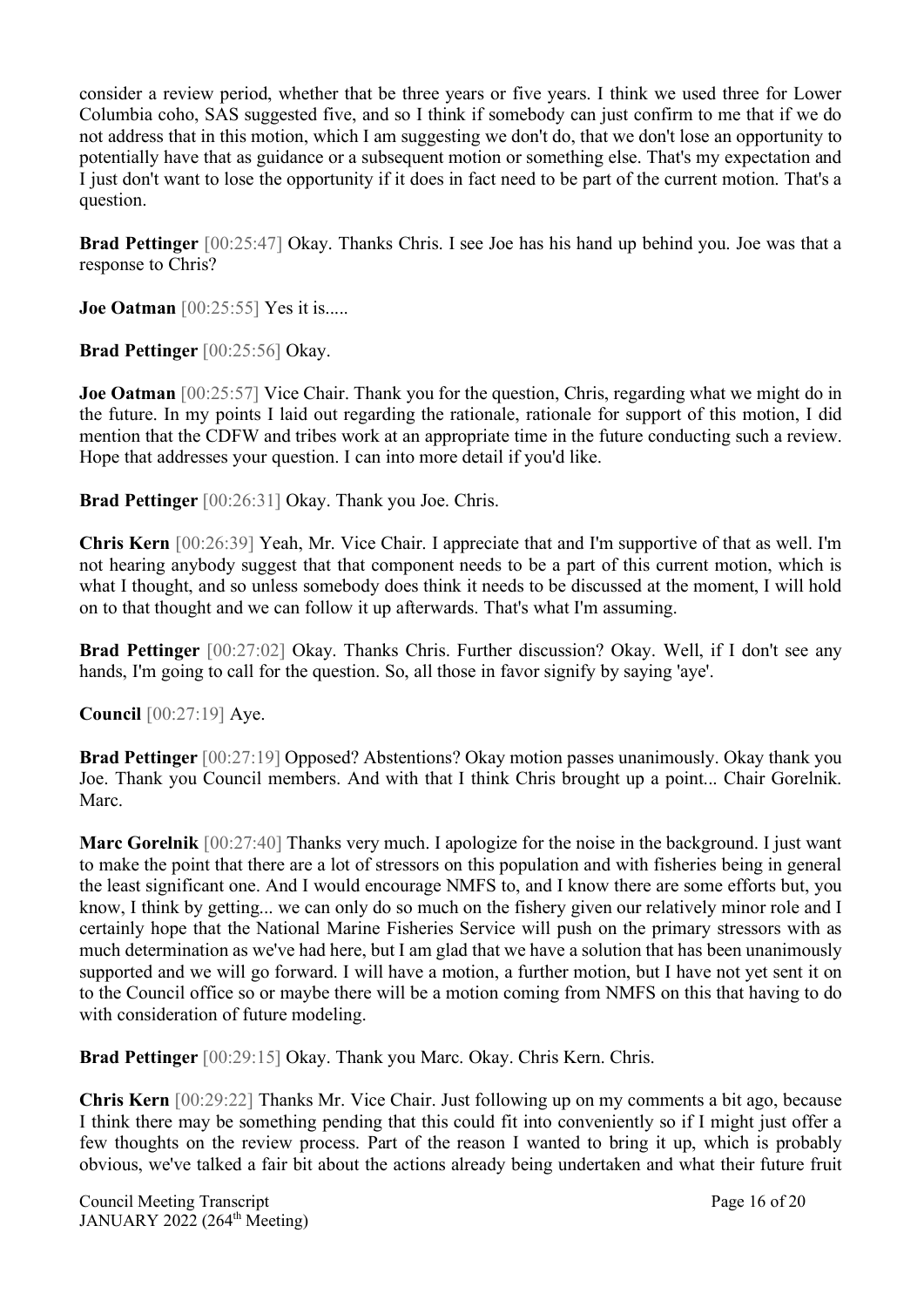will bear, so to speak, and that among other things, model uncertainty and a whole host of other things to me provide some good reason to have a expectation, whether that's in the form of a guidance or something, that there'll be a check-back on this issue, which we have done in other harvest control rules. I think on the Lower Columbia coho we did it on a three-year basis if I'm not mistaken, which happens to match the life cycle. I'm neutral on whether it's three, four, five or something, but I see value in keeping it fresh, given the sensitivity and discussion we've had over some of those things, whether that be the population response or the modeling issues that have been discussed. So, I'd be supportive of inserting that somewhere and if somebody is working on a motion that would... or guidance that would conveniently host that and I'd welcome any discussion on it if others feel differently, but just wanted to get that on the table.

**Brad Pettinger** [00:30:43] Okay thank you Chris. I see Marc… you still have your hand up? Okay Ryan.

**Ryan Wulff** [00:30:54] Yeah, thank you Mr. Vice Chair. And so, I do have a motion. I did want to come back to some potential direction to the STT. We talked about that at the very beginning a little bit. We also had some discussions with this amongst co-managers over the past few months and also follows up on the working group, which ended as we know recently. So perhaps considering it sounds like there are some other actions in direction here that might be relevant or at least similar under this other additional requests vein maybe I could throw out the motion and see if others want to add to it or augment.

**Brad Pettinger** [00:31:38] I think that sounds like a wonderful idea so please.

**Ryan Wulff** [00:31:42] Sandra, I think you have version 2? Okay. I move that the Council direct the Salmon Technical Team (SST), working with the Model Evaluation Workgroup (MEW), to generate a report on the work required to investigate the potential for improvements to forecasts of SONCC coho salmon ocean exploitation rates consistent with the recommendation of the SONCC Coho Workgroup, (Workgroup) in Section 8 of its risk assessment, and present its report and findings to the Council at the September 2022 Council meeting. An evaluation of the work required to assess potential bias in preseason versus postseason exploitation rates should also be included in the STT report. To be clear in its report, excuse me, in this report, let me just read the motion, the Workgroup recommended that, and I quote "Investigation be conducted to determine if the methods used to forecast ocean fishery exploitation rates for both hatchery and naturally produced SONCC coho salmon could be improved upon. This investigation should initially be focused on analyses that can be conducted using existing data. The investigation should also identify whether new methods could improve the forecasts of marine exploitation rates on SONCC coho salmon if additional data were available, for example GSI or CWT's and adipose fin clips on all hatchery fish" unquote. The request is for the STT to address the work and estimate the time required to complete the investigation recommended by the Workgroup, not to conduct the work itself. After this assessment is completed, the Council would then consider the STT report to determine further action.

**Brad Pettinger** [00:33:43] Thank you Ryan. Does the language on the screen accurately reflect your motion?

**Ryan Wulff** [00:33:47] Yes it does.

**Brad Pettinger** [00:33:48] Okay. First. Looking for a second. Seconded by Marci Yaremko. Thank you Marci. Ryan please speak to your motion.

**Ryan Wulff** [00:34:01] Yeah, thank you. So, both the SONCC Coho Workgroup and the co-managers

Council Meeting Transcript **Page 17** of 20 JANUARY 2022 (264<sup>th</sup> Meeting)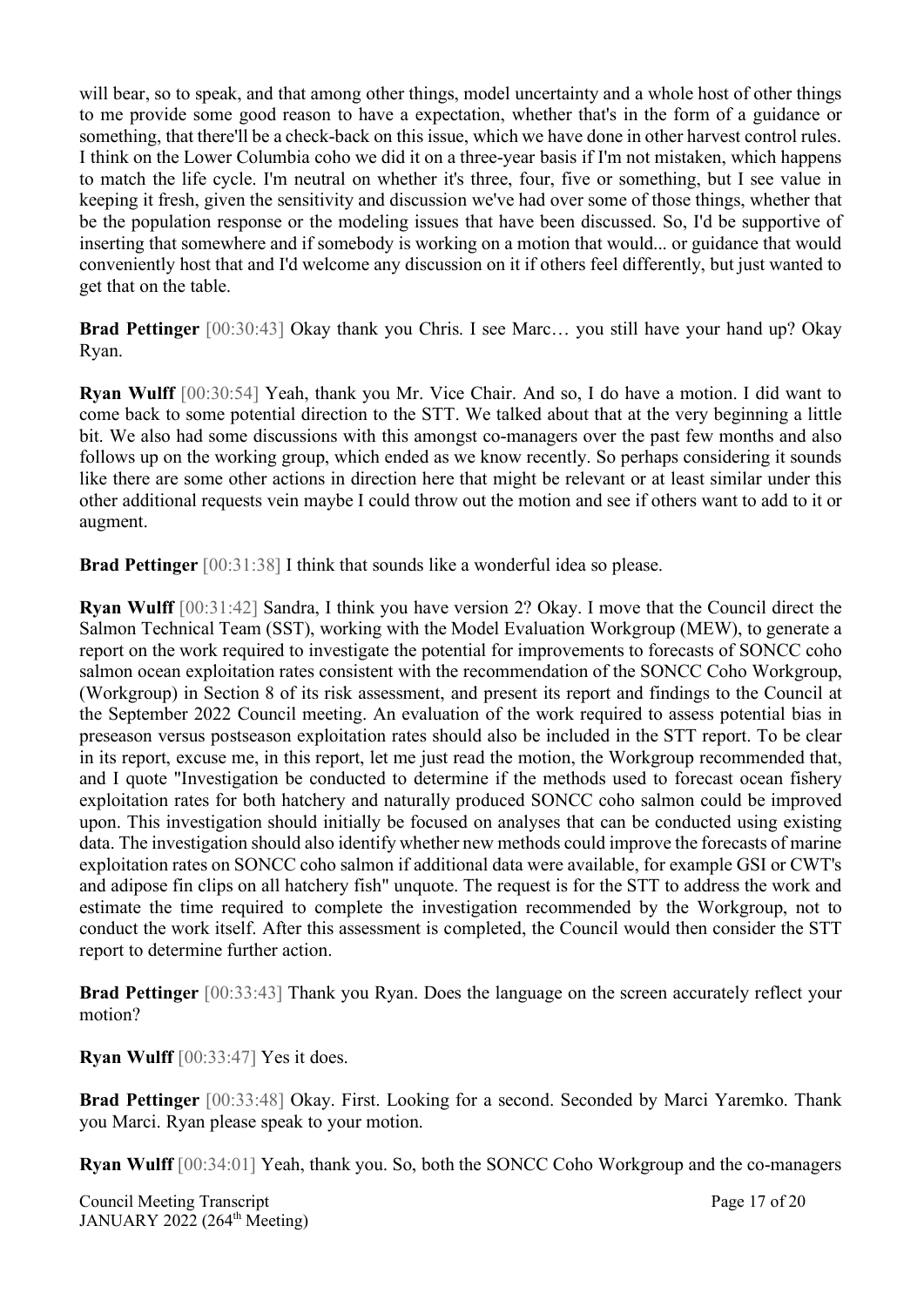have expressed interest in this work through the Final Risk Assessment Report, Council discussion in November and today, and as also reflected in the Supplemental CDFW report in the briefing book for this meeting. NMFS always supports work that would improve our management tools and would increase the accuracy of Council salmon management and so we feel this task is consistent with the concerns raised and the goal of improving management. Did want to note however, of course Council and agency resources are limited. There's a lot of competing priorities for our advisory bodies as well as ourselves, so it's important to understand what the work entails and to direct the work in the most efficient manner that achieves it. So, what we are limiting our task here or the task here is to scope the work and time commitment to complete this investigation, not endorsing diving in and doing all of that work right now. But once we see that after the assessment is completed, the Council could then consider this report to determine further action. And this is very similar to what we did after adopting the Sacramento River Fall chinook rebuilding plan to address the conservation recommendations in that plan in that objective and that habitat actions. Thank you.

**Brad Pettinger** [00:35:20] Okay. Thank you Ryan. Questions for Ryan? Or discussion on the motion? Marc Gorelnik. Marc.

**Marc Gorelnik** [00:35:30] Thank you very much Vice Chair Pettinger. Ryan thanks for the motion. I think it's a terrific motion, but I do have a question. Given that this initial exercise is rather preliminary and may or may not highlight a considerable additional work to be done. Is there a reason you chose September? You know, eight months from now as opposed to maybe a June meeting?

**Brad Pettinger** [00:36:08] Ryan.

**Ryan Wulff** [00:36:09] Yep. Thanks Mr. Vice Chair. Thanks, Marc, for the question. It's a good question. We'd actually originally discussed June I think with some of our folks, but based on some feedback they thought September might be a little bit more reasonable with everything going on. I'm very open. You know, Council members have a different feel. It wasn't to try and delay things. It was trying to take into account all the various additional work that was going on, which based on those discussions, thought that September might be the at least most practical month for it, for the report to come.

**Brad Pettinger** [00:36:50] Okay. Thanks Ryan. Marci.

**Marci Yaremko** [00:36:54] Yeah thank you Mr. Vice Chair. Thank you, Ryan, for the motion and thank you for that exchange just a minute ago with Mr. Gorelnik. And I'll just shed a little more light on that. CDFW supports the timeline that the motion lays out with regard to the findings coming to the Council in September. We too had originally considered June and kind of looking at our STT work plate and thinking about the need to have documents prepared in advance of the June meeting and the expected fishery season openers likely to occur in May, we just appreciate the additional breathing room over the summer to be able to kind of wrap our heads around this new task and noting too I want to express appreciation for the way this motion is phrased and the task that's being given to the STT, which is simply to assess the work that would be required and so, you know, it's not doing the work, it's just evaluating the work, so I think that offers enough latitude here to kind of explore what might be done, what it would take and report back to the Council. But I do want to speak to kind of the bigger, the bigger need here and want to support the motion just on its face for what it's doing. We have concerns with how coho FRAM estimates impacts on our California chinook-only fisheries. The models are designed for fisheries that maybe are not California-centric. It is the tool we have. It's clearly the one that we'll be using with regard to evaluating our preseason projected impacts on SONCC coho. At this point in time there is no other tool but, you know we do have concerns from California about how well the model works with regard to estimating impacts on SONCC coho in California's chinook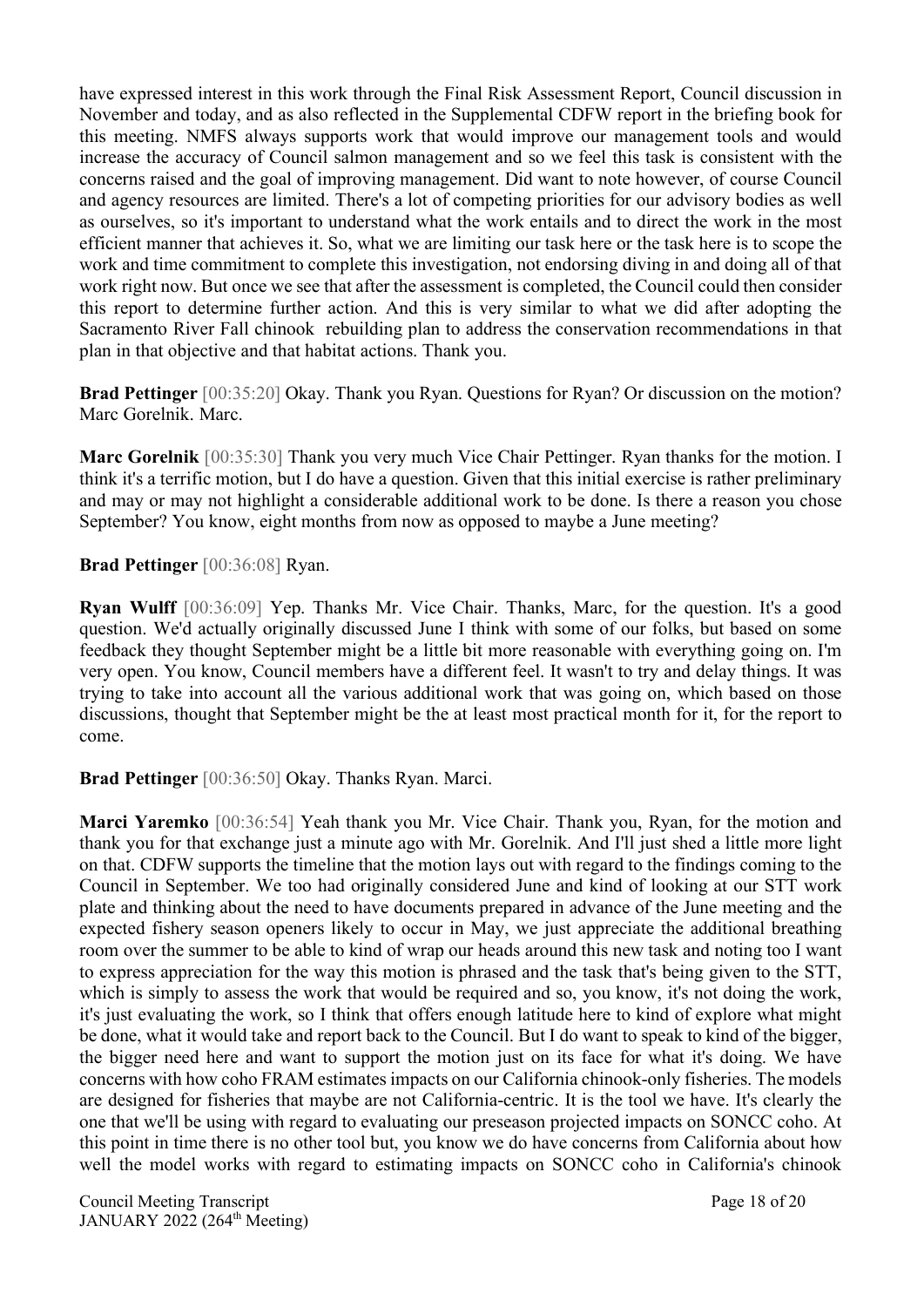fisheries, acknowledging that we have no allowed retention of coho in California's ocean or inland fisheries. So we had the Workgroup take a look at this question back in September and brought us some additional information on the, the areas that are most impacted by the projected impacts and clearly the California KMZ is one area where the impacts are projected to be highest and these are in chinook-only fisheries so, you know, we are sensitive to what the model is suggesting and we certainly have an interest in making sure that this tool effectively evaluates the impacts of our fisheries on the SONCC coho populations. So, we support this exercise. We're looking forward to digging into coho FRAM and also digging into other sources of data that might be available that we've outlined in the CDFW report. So, we appreciate the opportunity and the Council's support for this investigation, but like Ryan I think we're cognizant of the amount of work on the STT's plate and the competing priorities as well as the staff turnover that has occurred on the STT. So, with that support the motion. Thank you.

**Brad Pettinger** [00:41:25] Thank you Marci. Chris.

**Chris Kern** [00:41:28] Thanks Mr. Vice Chair. I'll be brief because I'm just going to indicate I support the motion. And relative to the modeling and other issues, I'll just add that I support that and that the sort of general discussion of the integration of different models across our suite of fisheries is a, sort of an ongoing discussion that's been occurred and comes in fits and starts maybe, but this is another piece of evidence where we should be paying attention to that and I'm supportive of it so thank you.

**Brad Pettinger** [00:41:56] Okay. Thanks Chris. Further discussion? Not seeing any hands, I will call the question. All those in favor signify by saying 'aye'.

**Council** [00:42:13] Aye.

**Brad Pettinger** [00:42:13] Opposed? Abstentions? Motion passes unanimously. Okay, thank you all. With that I think I may turn to Robin and asked her how we're doing on this, Robin.

**Robin Ehlke** [00:42:34] Thank you Mr. Vice Chair. I'm happy to say that it's before noon and we've made so much progress today. I have a big smile on my face. I do have one question and I haven't heard any discussion about a FMP amendment, so I just wanted to make sure that the motion provided by Joe Oatman regarding the harvest control rules was essentially for amendment to the FMP and that Council staff and the Executive Director can work with NMFS on how to draft that language and transmit it to the......and transmit it to NMFS, so I just wanted to check that box before we walked away today and make sure that we're all on the same page. That's one question I have. I see Ryan has his hand up.

## **Brad Pettinger** [00:43:28] Ryan.

**Ryan Wulff** [00:43:28] Yeah, I just wanted to confirm that it was in the first line of the motion specifically calling out an amendment, so that is correct.

**Robin Ehlke** [00:43:39] Thank you. Thank you very much. I appreciate that confirmation and forgive my oversight. Okay, so with that then, yes, we've completed our work under this agenda item. First, the Council has adopted for a recommendation to NMFS a harvest control rule, which would be number 5, which is a 15 percent total exploitation rate for SONCC coho stocks except Harvest Control Rule 6, which is a 16 percent total exploitation rate, is adopted for the Trinity population units and within that realm, all the preseason planning to structure the fisheries the Council will use the coho FRAM and the freshwater inputs will come from the co-managers. In postseason, the exploitation rates will be estimated annually once the data is available. In addition, the second motion asked that the STT work with the MEW to scope out how much work and time might be needed to investigate a potential improvement to the SONCC coho exploitation rate forecasts, and that would be consistent with the